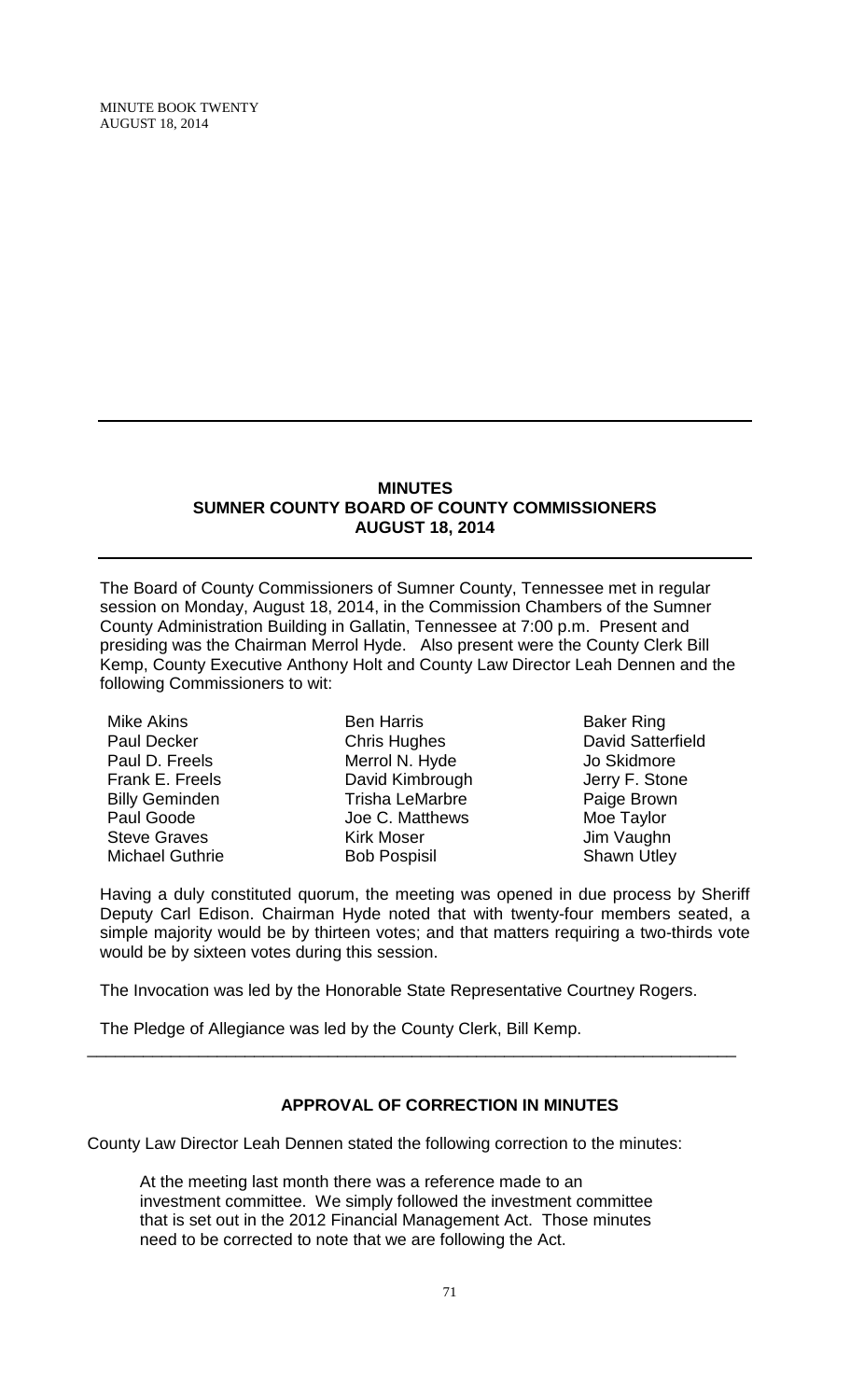MINUTE BOOK TWENTY AUGUST 18, 2014

The minutes for the meeting of this body held on July 21, 2014, and recorded in the office of the Clerk, Bill Kemp, were corrected by unanimous voice vote after Commissioner Frank Freels made the motion, seconded by Commissioner Akins.

### **APPROVAL OF AGENDA**

Without objection, Chairman Hyde added a matter under the Financial Management Committee report concerning the Trustee's recommendation on banking services about which he referenced to a letter supplied at the July and then the August Commission meetings. Also added was Resolution 1408-14 under the Consent Agenda.

Commissioner Skidmore moved, and was duly seconded by Commissioner Graves to adopt the agenda with the additions. The Commission approved the agenda as amended by unanimous voice vote of the body.

\_\_\_\_\_\_\_\_\_\_\_\_\_\_\_\_\_\_\_\_\_\_\_\_\_\_\_\_\_\_\_\_\_\_\_\_\_\_\_\_\_\_\_\_\_\_\_\_\_\_\_\_\_\_\_\_\_\_\_\_\_\_\_\_\_\_\_\_\_\_

# **APPROVAL OF MINUTES**

The minutes for the meeting of this body held on July 21, 2014, and recorded in the office of the Clerk, Bill Kemp, were approved as corrected by voice vote after Commissioner Taylor made the motion, seconded by Commissioner Harris. Commissioner LeMarbre abstained from the vote.

## **RECOGNITION OF THE PUBLIC**

 Chairman Hyde opened the floor to allow the public to speak concerning any matter on the agenda. With none wishing to speak, recognition of the public was closed.

# **REPORT OF THE CHAIR**

\_\_\_\_\_\_\_\_\_\_\_\_\_\_\_\_\_\_\_\_\_\_\_\_\_\_\_\_\_\_\_\_\_\_\_\_\_\_\_\_\_\_\_\_\_\_\_\_\_\_\_\_\_\_\_\_\_\_\_\_\_\_\_\_\_\_\_\_\_

Clerk Kemp read the following notice into the record:

# **PUBLIC NOTICE**

There will be a public hearing at the Sumner County Commission meeting on August 18, 2014, at 7 p.m. This meeting will be held at the Sumner County Administration Building in the Commission Chambers, located at 355 N. Belvedere Drive, Gallatin, TN.

Melvin Lee and Martha Ann Cowan Property are requesting to have their property rezoned from R1A to a Commercial 1(Planned Unit Development). Subject property is located at 3152 Hartsville Pike, Castalian Springs, Tn., located on Tax Map 110, Parcel 24.01, contains 4.366± acres, and is Zoned R1A.

A copy of this request is located in the Sumner County Planning and Stormwater Department which is located in Room 202 of the Sumner County Administration Building, 355 N. Belvedere Drive, Gallatin, TN.

Anyone having an interest, desiring to comment, or ask questions concerning this request can contact the Sumner County Planning and Stormwater Department at (615) 451-6097.

\_\_\_\_\_\_\_\_\_\_\_\_\_\_\_\_\_\_\_\_\_\_\_\_\_\_\_\_\_\_\_\_\_\_\_\_\_\_\_\_\_\_\_\_\_\_\_\_\_\_\_\_\_\_\_\_\_\_\_\_\_\_\_\_\_

Chairman Hyde declared the public hearing open for comment. With none wishing to speak, he declared the public hearing closed.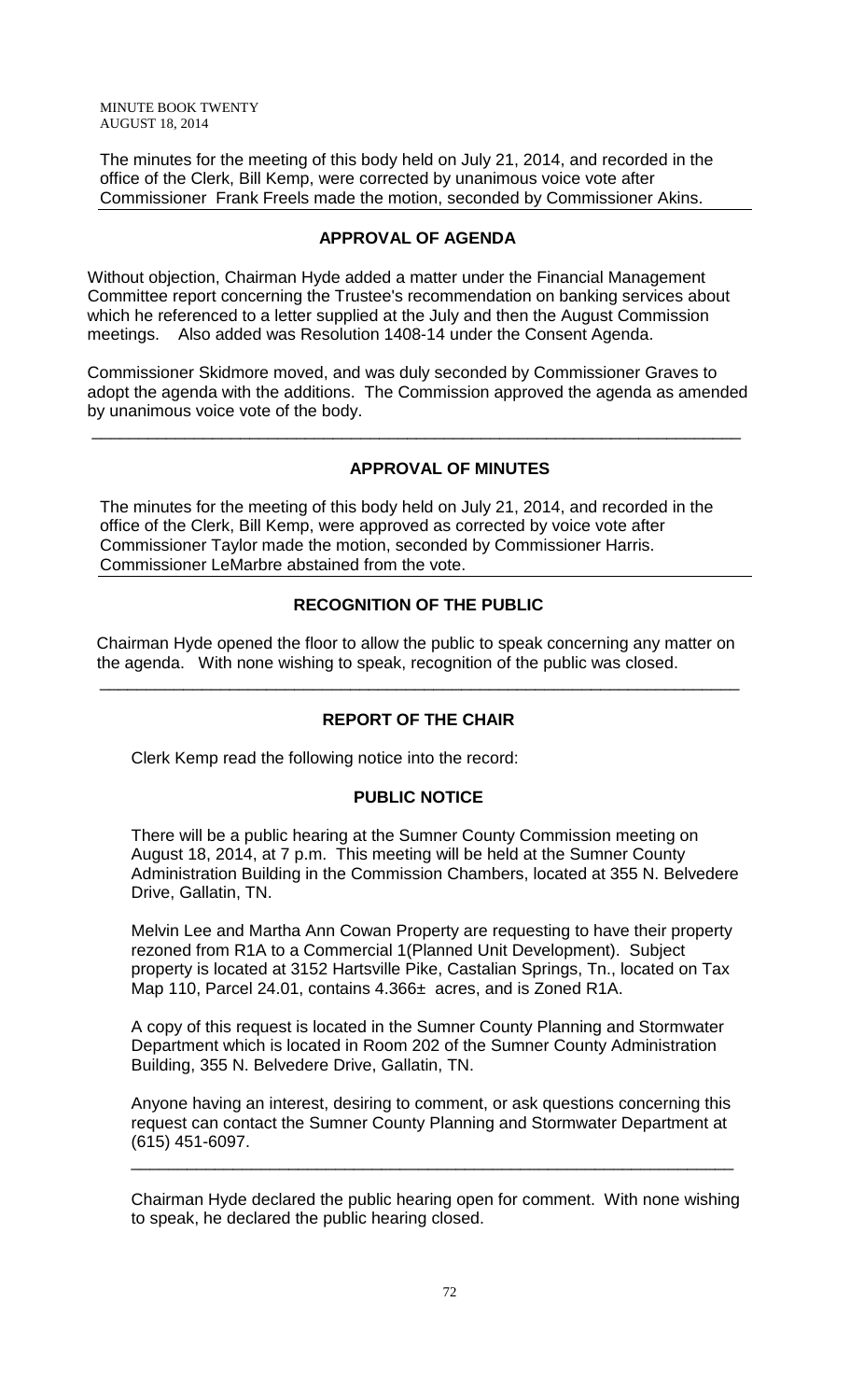Commissioner Frank Freels moved, seconded by Commissioner Akins, to approve rezoning of the Cowan property in the following resolution:

### **1408-01 A RESOLUTION REQUESTING TO REZONE THE MELVIN LEE AND MARTHA ANN COWAN PROPERTY FROM R1A TO A COMMERCIAL 1 (PLANNED UNIT DEVELOPMENT). SUBJECT PROPERTY IS LOCATED AT 3152 HARTSVILLE PIKE, CASTALIAN SPRINGS, TENNESSEE, IS ON TAX MAP 110, PARCEL 24.01, AND CONTAINS APPROXIMATELY 4.31 ACRES AS DESCRIBED ON THE PRELIMINARY MASTER DEVELOPMENT PLAN/SITE PLAN**

**BE IT RESOLVED** by the Sumner County Board of County Commissioners meeting in regular session on this the 18<sup>th</sup> day of August, 2014, that this body hereby request to rezone the Melvin Lee and Martha Ann Cowan property from R1A to a Commercial 1 (Planned Unit Development). Subject property is located at 3152 Hartsville Pike, Castalian Springs, Tennessee, is on Tax Map 110, Parcel 24.01, and contains approximately 4.31 acres as described on the preliminary master development plan/site plan, as shown on the attachment herewith.

\_\_\_\_\_\_\_\_\_\_\_\_\_\_\_\_\_\_\_\_\_\_\_\_\_\_\_\_\_\_\_\_\_\_\_\_\_\_\_\_\_\_\_\_\_\_\_\_\_\_\_\_\_\_\_\_\_\_\_\_\_\_\_\_

The electronic vote was recorded in the following manner:

| <b>Akins</b> |                | <b>Taylor</b>   | Y     | Geminden      | Y        |
|--------------|----------------|-----------------|-------|---------------|----------|
| Utley        | Y              | Graves          | Y     | Satterfield   | Y        |
| F. Freels    | Y              | <b>Matthews</b> | Y     | <b>Harris</b> | Y        |
| Ring         | Y              | <b>Brown</b>    | Y     | Vaughn        | Y        |
| LeMarbre     | Y              | <b>Moser</b>    | Y     | Decker        | Y        |
| Hyde         | Y              | Hughes          | Y     | Kimbrough     | Y        |
| Goode        | Y              | <b>Skidmore</b> | Y     | P. Freels     | Y        |
| <b>Stone</b> | Y              | Guthrie         | Y     | Pospisil      | Υ        |
| 1408-01      | <b>Yes: 24</b> |                 | No: 0 | Abs: $0$      | 07:06 PM |

Chairman Hyde declared the Cowan rezoning approved by the body.

\_\_\_\_\_\_\_\_\_\_\_\_\_\_\_\_\_\_\_\_\_\_\_\_\_\_\_\_\_\_\_\_\_\_\_\_\_\_\_\_\_\_\_\_\_\_\_\_\_\_\_\_\_\_\_\_\_\_\_

Clerk Kemp read the following notice into the record:

### **PUBLIC NOTICE**

There will be a public hearing at the Sumner County Commission meeting on August 18, 2014, at 7 p.m. This meeting will be held at the Sumner County Administration Building in the Commission Chambers, located at 355 N. Belvedere Drive, Gallatin, TN.

John Baites is requesting to have his property rezoned from Residential A to a Low Density Residential Planned Unit Development. Subject property is located at 794 New Shackle Island Road, Hendersonville, TN., containing a total of 27 lots, to be developed in phases; beginning with 5 lots in Phase 1, all of which are located on Tax Map 138, Parcel 53, contains 14.03 acres, and is currently zoned Residential A.

A copy of this request is located in the Sumner County Planning and Stormwater Department which is located in Room 202 of the Sumner County Administration Building, 355 N. Belvedere Drive, Gallatin, TN.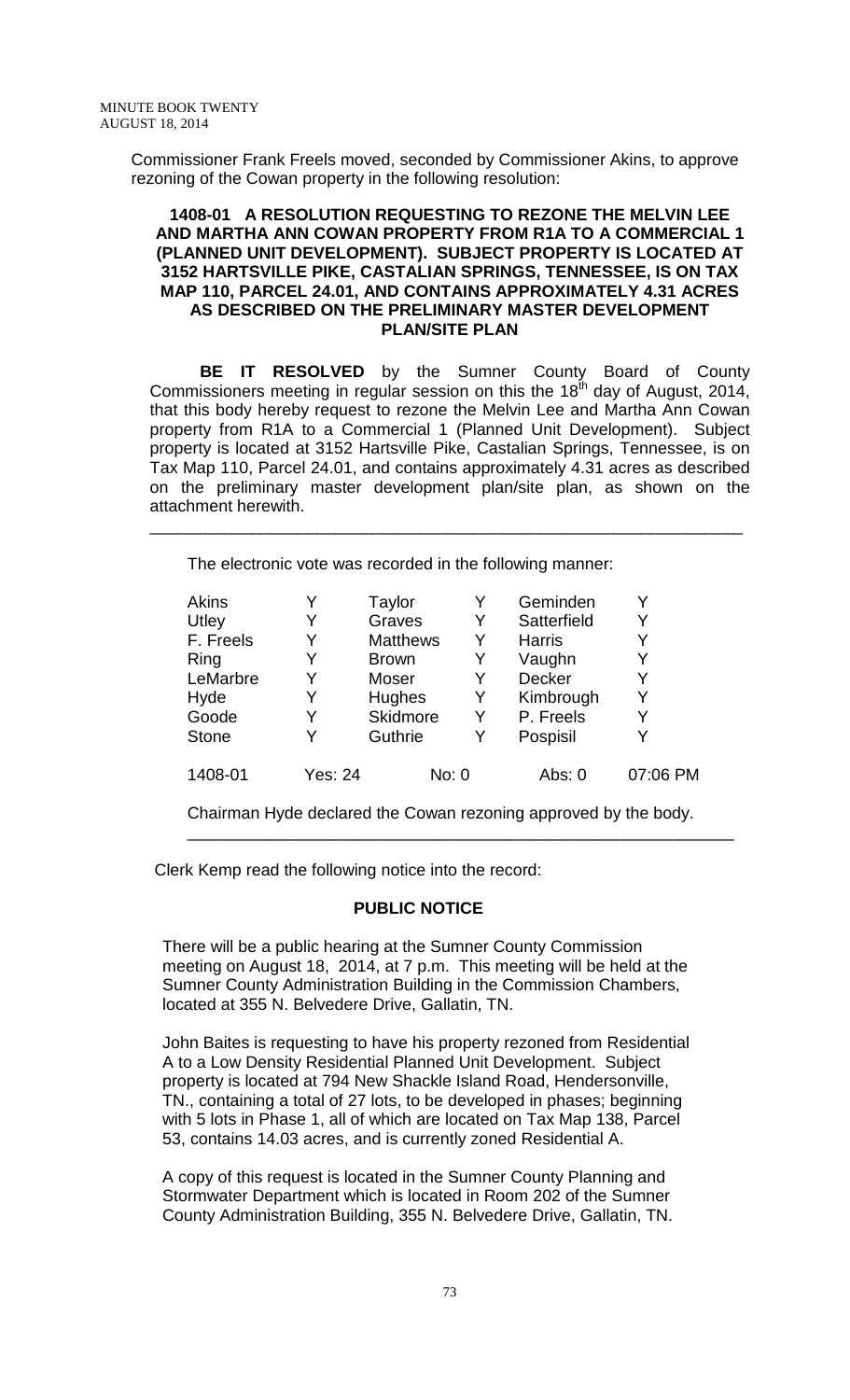Anyone having an interest, desiring to comment, or ask questions concerning this request can contact the Sumner County Planning and Stormwater Department at (615) 451-6097.

\_\_\_\_\_\_\_\_\_\_\_\_\_\_\_\_\_\_\_\_\_\_\_\_\_\_\_\_\_\_\_\_\_\_\_\_\_\_\_\_\_\_\_\_\_\_\_\_\_\_\_\_\_\_\_\_\_\_\_\_\_\_\_\_\_

Chairman Hyde declared the public hearing open for comment.

David Amonette of 554 West Main Street in Gallatin stated that he was representing the Island Brook residents who reside on property adjacent to the proposed rezoning off Shackle Island Road. He stated that the residents' objection to the rezoning request is the supposed improper development regarding the property, in that the road leading into the property is routed through the subdivision. Mr. Amonette expressed concern that fire codes were not being heeded in this development.

Commissioner Skidmore moved, seconded by Commissioner Matthews, to extend Mr. Amonette's time to speak by five minutes. The motion carried.

Those who spoke in favor of the rezoning were as follows:

Sarah Ezell of 787 New Shackle Island Road in Hendersonville John Ezell of 787 New Shackle Island Road in Hendersonville Jason Kingsolver of 109 Cambridge Drive in Gallatin John Baites of 794 New Shackle Island Road in Hendersonville, owner of the property.

With no one else wishing to speak, Chairman Hyde declared the public hearing closed.

Commissioner Matthews moved, seconded by Commission Utley, to approve the following resolution:

### **1408-02 A RESOLUTION REQUESTING TO REZONE THE JOHN EDWIN BAITES, JR. PROPERTY FROM R1A TO AN LDR-PUD (LOW DENSITY RESIDENTIAL – PLANNED UNIT DEVELOPMENT) CONTAINING 27 PROPOSED RESIDENTIAL LOTS. SUBJECT PROPERTY IS LOCATED AT 794 NEW SHACKLE ISLAND ROAD, HENDERSONVILLE, TN; ON TAX MAP 138, PART OF PARCEL 53.00; CONTAINING APPROXIMATELY 14.03 ACRES**

**BE IT RESOLVED** by the Sumner County Board of County Commissioners meeting in regular session on this the 18<sup>th</sup> day of August, 2014, that this body hereby request to rezone the John Edwin Baites, Jr. Property from R1A to an LDR-PUD (Low Density Residential – Planned Unit Development) containing 27 proposed residential lots. Subject property is located at 794 New Shackle Island Road, Hendersonville, Tennessee; on Tax Map 138, part of Parcel 53.00; containing approximately 14.03 acres, as shown on the attachment herewith.

County Law Director Leah Dennen stated that the County is currently updating codes and in negotiations with the state. She said the County is in compliance.

\_\_\_\_\_\_\_\_\_\_\_\_\_\_\_\_\_\_\_\_\_\_\_\_\_\_\_\_\_\_\_\_\_\_\_\_\_\_\_\_\_\_\_\_\_\_\_\_\_\_\_\_\_\_\_\_\_\_\_\_\_\_\_\_

 Without objection, Chairman Hyde recognized Rodney Joyner who stated that before Mr. Baites can go beyond the five lots up for approval, he would have to connect to an existing public right-of-way. Mr. Joyner said there were some drainage concerns on the property that will be addressed at the preliminary plat stage.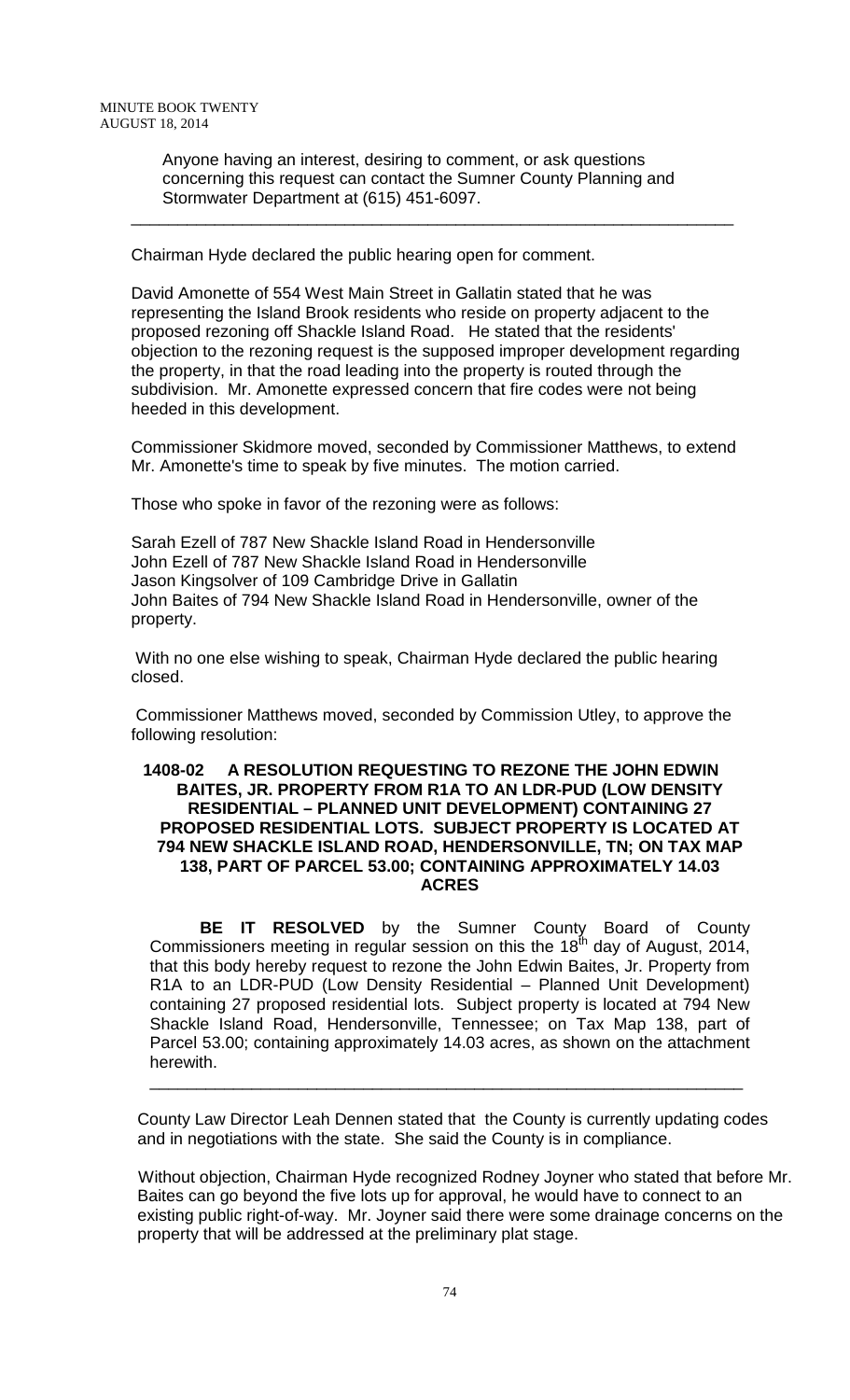The electronic vote was recorded in the following manner:

| <b>Akins</b> | N              | Taylor          |        | Geminden      |          |
|--------------|----------------|-----------------|--------|---------------|----------|
| Utley        | Y              | Graves          | Y      | Satterfield   | N        |
| F. Freels    | N              | <b>Matthews</b> | Y      | <b>Harris</b> |          |
| Ring         | Y              | <b>Brown</b>    | N      | Vaughn        | N        |
| LeMarbre     | Y              | Moser           | N      | Decker        |          |
| Hyde         | Y              | Hughes          | N      | Kimbrough     | N        |
| Goode        | Y              | Skidmore        | N      | P. Freels     |          |
| <b>Stone</b> | Y              | Guthrie         | N      | Pospisil      | A        |
| 1408-02      | <b>Yes: 13</b> |                 | No: 10 | Abs: 1        | 07:49 PM |

Chairman Hyde declared the Baites rezoning approved by the body.

\_\_\_\_\_\_\_\_\_\_\_\_\_\_\_\_\_\_\_\_\_\_\_\_\_\_\_\_\_\_\_\_\_\_\_\_\_\_\_\_\_\_\_\_\_\_\_\_\_\_\_\_\_\_\_\_\_\_\_

County Executive Anthony Holt introduced the following resolution:

# **A RESOLUTION HONORING THE HONORABLE CHANCELLOR TOM E. GRAY**

**WHEREAS,** Chancellor Tom Gray has presided over the Eighteenth Judicial District Chancery Court at Sumner County since 1986; and

**WHEREAS**, prior to, Chancellor Gray was an educator and served as a high school teacher, Dean of Students at two Tennessee colleges, including Volunteer State Community College, and was also President of Martin College; and

**WHEREAS,** Chancellor Gray began his career in the judiciary in 1982 first serving as judge for the Family Court of Sumner County shortly after he graduated from Nashville YMCA Law School; and

**WHEREAS**, it is appropriate that Chancellor Gray be recognized and honored for his fairness, integrity, character, and diligent service to citizens of Sumner County and the judiciary of Tennessee.

**NOW, THEREFORE, BE IT RESOLVED** by the Sumner County Board of County Commissioners meeting in regular session on this the 21<sup>st</sup> day of August, 2014, that this body hereby expresses its appreciation for the many years of commitment and dedicated service of the Honorable Chancellor Tom E. Gray and this body urges all the citizens of Sumner County to acknowledge his accomplishments and contributions to Sumner County; and

**BE IT FURTHER RESOLVED** that this resolution is to be spread on the minutes of this body so as to make it a permanent part of the records of this body and the Clerk is hereby directed to furnish a copy of this resolution to the Honorable Chancellor Tom E. Gray.

Upon motion of Commissioner Vaughn, seconded by Commissioner Moser, the Commission voted by unanimous voice vote to approve the resolution honoring Chancellor Gray.

\_\_\_\_\_\_\_\_\_\_\_\_\_\_\_\_\_\_\_\_\_\_\_\_\_\_\_\_\_\_\_\_\_\_\_\_\_\_\_\_\_\_\_\_\_\_\_\_\_\_\_\_\_\_\_\_\_\_\_\_\_\_\_\_

\_\_\_\_\_\_\_\_\_\_\_\_\_\_\_\_\_\_\_\_\_\_\_\_\_\_\_\_\_\_\_\_\_\_\_\_\_\_\_\_\_\_\_\_\_\_\_\_\_\_\_\_\_\_\_\_\_\_\_\_\_\_\_\_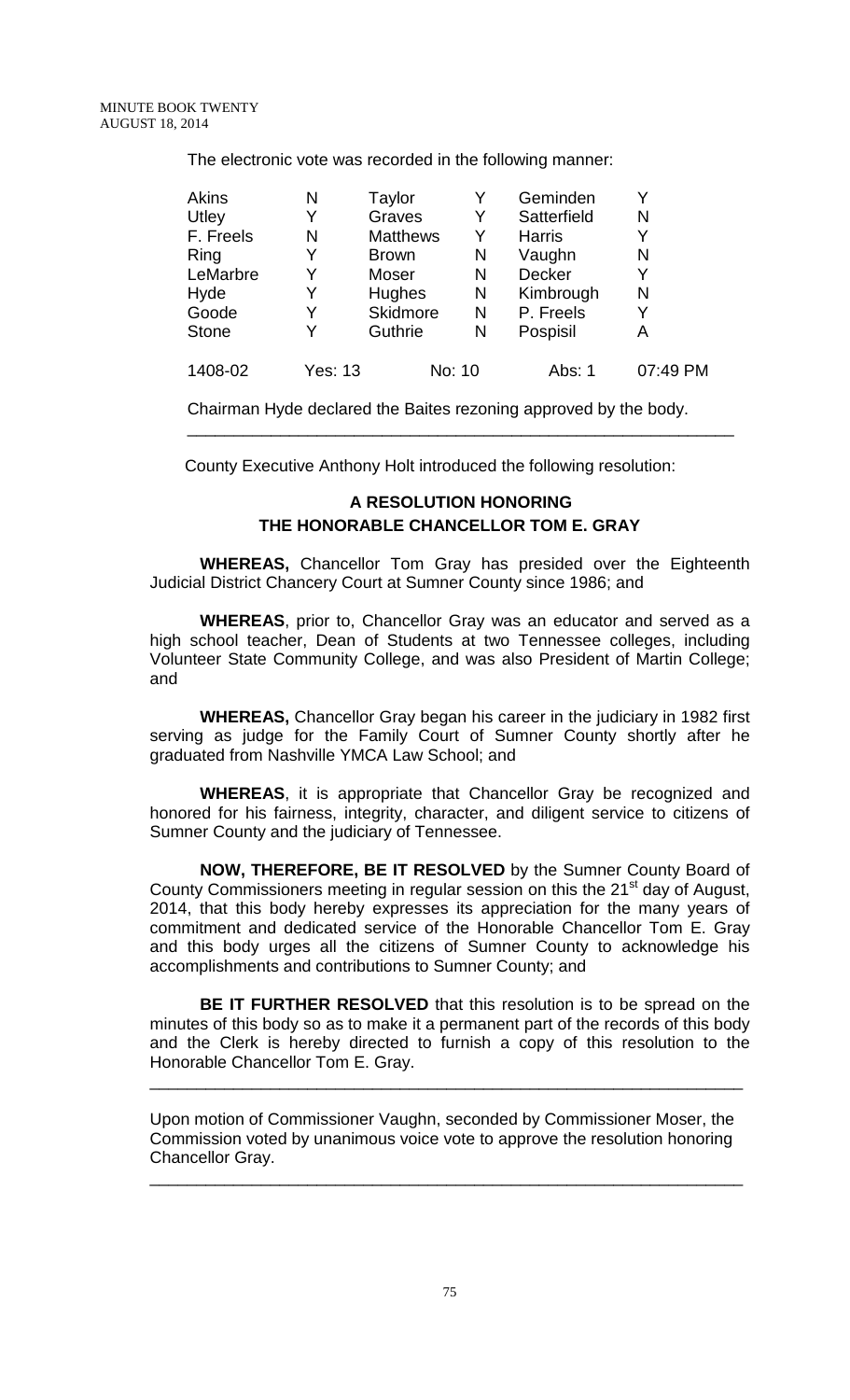County Executive Anthony Holt introduced the following resolution:

#### **A RESOLUTION HONORING MRS. MAHAILIAH HUGHES**

**WHEREAS,** Mrs. Mahailiah Hughes has served the Sumner County Circuit Court Clerk's Office for fifty years with dedication and integrity; and

**WHEREAS,** Mrs. Hughes began working for the Court in 1965 as a deputy clerk, then in 1978 she made the decision to run for the elected position of Circuit Court Clerk and was told she would never win, which she proved to be wrong, and has won re-election every four years since; and

**WHEREAS,** Mrs. Hughes has generously served the citizens of Sumner County, performing the numerous and varied duties required of her position with her expertise, care, and diligence and is an inspiration to women as she was the first female to ever be elected to office in Sumner County; and

**NOW, THEREFORE, BE IT RESOLVED** by the Sumner County Board of County Commissioners meeting in regular season on this the 21<sup>st</sup> day of August, 2014, that this body does hereby commend and honor Mrs. Mahailiah Hughes' record of service to Sumner County as she retires and expresses gratitude for her many years of devotion to our system of justice; and

**BE IT FURTHER RESOLVED** that this resolution is to be spread on the minutes of this body and the Clerk is to furnish a copy of this resolution to Mrs. Mahailiah Hughes.

Upon motion of Commissioner Skidmore, seconded by Commissioner Akins, the Commission voted by unanimous voice vote to approve the resolution honoring Mrs. Hughes.

\_\_\_\_\_\_\_\_\_\_\_\_\_\_\_\_\_\_\_\_\_\_\_\_\_\_\_\_\_\_\_\_\_\_\_\_\_\_\_\_\_\_\_\_\_\_\_\_\_\_\_\_\_\_\_\_\_\_\_\_\_\_\_\_

\_\_\_\_\_\_\_\_\_\_\_\_\_\_\_\_\_\_\_\_\_\_\_\_\_\_\_\_\_\_\_\_\_\_\_\_\_\_\_\_\_\_\_\_\_\_\_\_\_\_\_\_\_\_\_\_\_\_\_\_\_\_\_\_

Chairman Hyde introduced the following resolutions:

### **A RESOLUTION HONORING MR. CHRIS HUGHES**

**WHEREAS,** Mr. Chris Hughes has served as County Commissioner for the Ninth District of Sumner County for eight years and has been active in numerous committees and organizations within the County, and through his diligent service and dedication, has made a positive contribution to the lives of countless citizens of Sumner County; and

**WHEREAS,** Mr. Hughes has served on numerous committees in county government including Public Services, Rules and Procedures, Committee on Committees, Education, General Operations, Budget Committees and the Beer Board.

**NOW**, **THEREFORE, BE IT RESOLVED** by the Sumner County Board of County Commissioners, meeting in regular session on this the  $18<sup>th</sup>$  day of August, 2014, that this body does hereby express its appreciation and gratitude for the many years of service and dedication of Mr. Chris Hughes, and this body urges all the citizens of Sumner County to acknowledge his accomplishments and contributions; and

**BE IT FURTHER RESOLVED** that this resolution shall be spread on the minutes of this body and the Clerk is to furnish a copy of this resolution to Mr. Chris Hughes.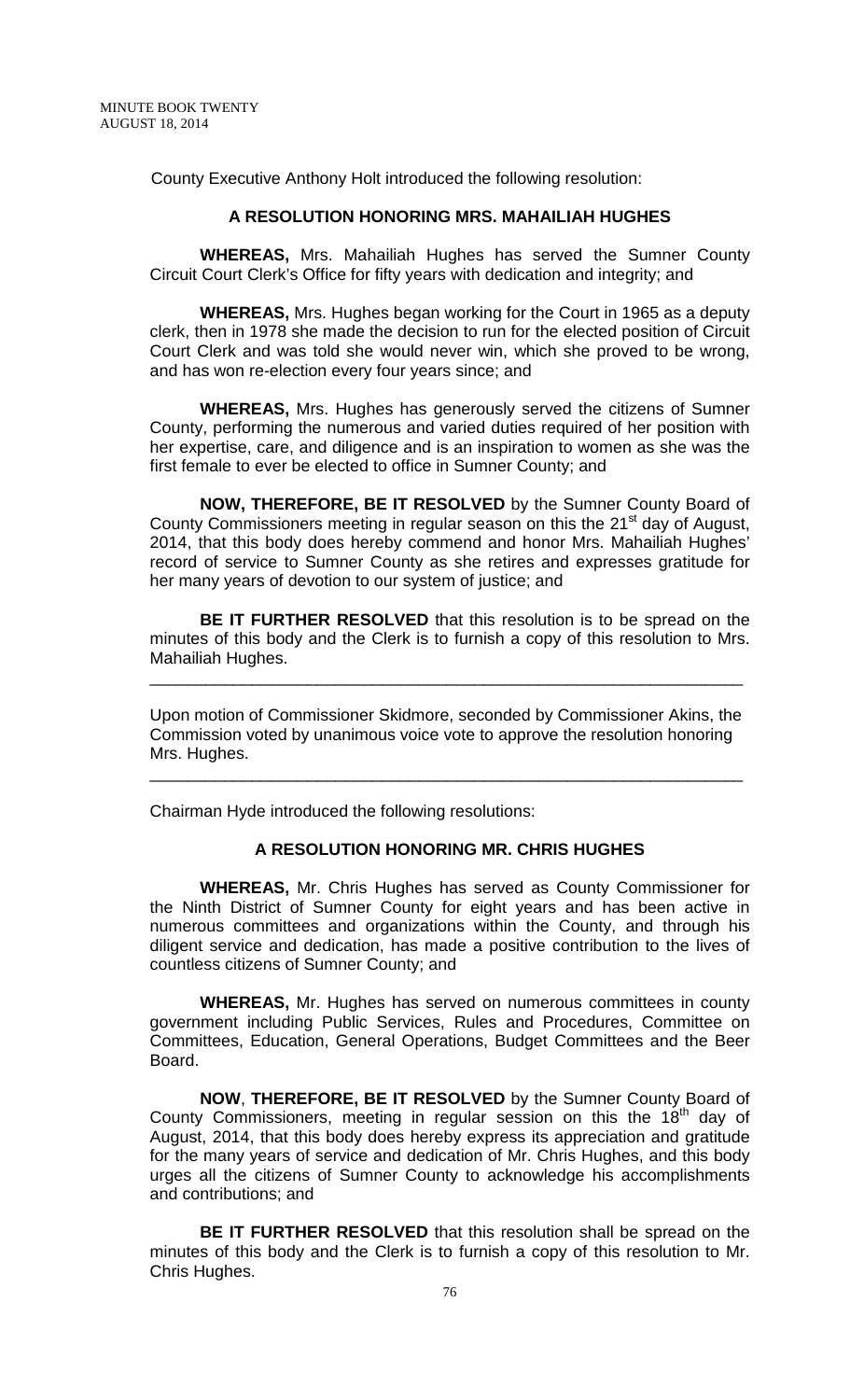#### **A RESOLUTION HONORING MR. DAVID KIMBROUGH**

\_\_\_\_\_\_\_\_\_\_\_\_\_\_\_\_\_\_\_\_\_\_\_\_\_\_\_\_\_\_\_\_\_\_\_\_\_\_\_\_\_\_\_\_\_\_\_\_\_\_\_\_\_\_\_\_\_\_\_\_\_\_\_\_

**WHEREAS,** Mr. David Kimbrough has served as County Commissioner for the Ninth District of Sumner County for eight years and has been active in numerous committees and organizations within the County, and during his tenure, through his diligent service and dedication, has made a positive contribution to the lives of countless citizens of Sumner County; and

**WHEREAS,** Mr. Kimbrough has served on numerous committees in county government including Rules and Procedures, Financial Management and the Beer Board.

**NOW**, **THEREFORE, BE IT RESOLVED** by the Sumner County Board of County Commissioners, meeting in regular session on this the  $18<sup>th</sup>$  day of August, 2014, that this body does hereby express its appreciation and gratitude for the many years of service and dedication of Mr. David Kimbrough, and this body urges all the citizens of Sumner County to acknowledge his accomplishments and contributions; and

**BE IT FURTHER RESOLVED** that this resolution shall be spread on the minutes of this body and the Clerk is to furnish a copy of this resolution to Mr. David Kimbrough.

\_\_\_\_\_\_\_\_\_\_\_\_\_\_\_\_\_\_\_\_\_\_\_\_\_\_\_\_\_\_\_\_\_\_\_\_\_\_\_\_\_\_\_\_\_\_\_\_\_\_\_\_\_\_\_\_\_\_\_\_\_\_\_\_

## **A RESOLUTION HONORING MR. DAVID SATTERFIELD**

**WHEREAS,** Mr. David Satterfield has served as County Commissioner for the Third District of Sumner County for twenty-three years and has been active in numerous committees and organizations within the County, and during his tenure, through his diligent service and dedication, has made a positive contribution to the lives of countless citizens of Sumner County; and

**WHEREAS,** Mr. Satterfield has served on numerous committees in county government including the Budget, Committee on Committees, General Operations Committees, and the Beer Board.

**NOW**, **THEREFORE, BE IT RESOLVED** by the Sumner County Board of County Commissioners, meeting in regular session on this the 18<sup>th</sup> day of August, 2014, that this body does hereby express its appreciation and gratitude for the many years of service and dedication of Mr. David Satterfield, and this body urges all the citizens of Sumner County to acknowledge his accomplishments and contributions; and

**BE IT FURTHER RESOLVED** that this resolution shall be spread on the minutes of this body and the Clerk is to furnish a copy of this resolution to Mr. David Satterfield.

\_\_\_\_\_\_\_\_\_\_\_\_\_\_\_\_\_\_\_\_\_\_\_\_\_\_\_\_\_\_\_\_\_\_\_\_\_\_\_\_\_\_\_\_\_\_\_\_\_\_\_\_\_\_\_\_\_\_\_\_\_\_\_\_

## **A RESOLUTION HONORING MR. FRANK FREELS**

**WHEREAS,** Mr. Frank Freels has served as County Commissioner for the Fourth District of Sumner County for eighteen years and has been active in numerous committees and organizations within the county, and during his tenure, through his diligent service and dedication, has made a positive contribution to the lives of countless citizens of Sumner County; and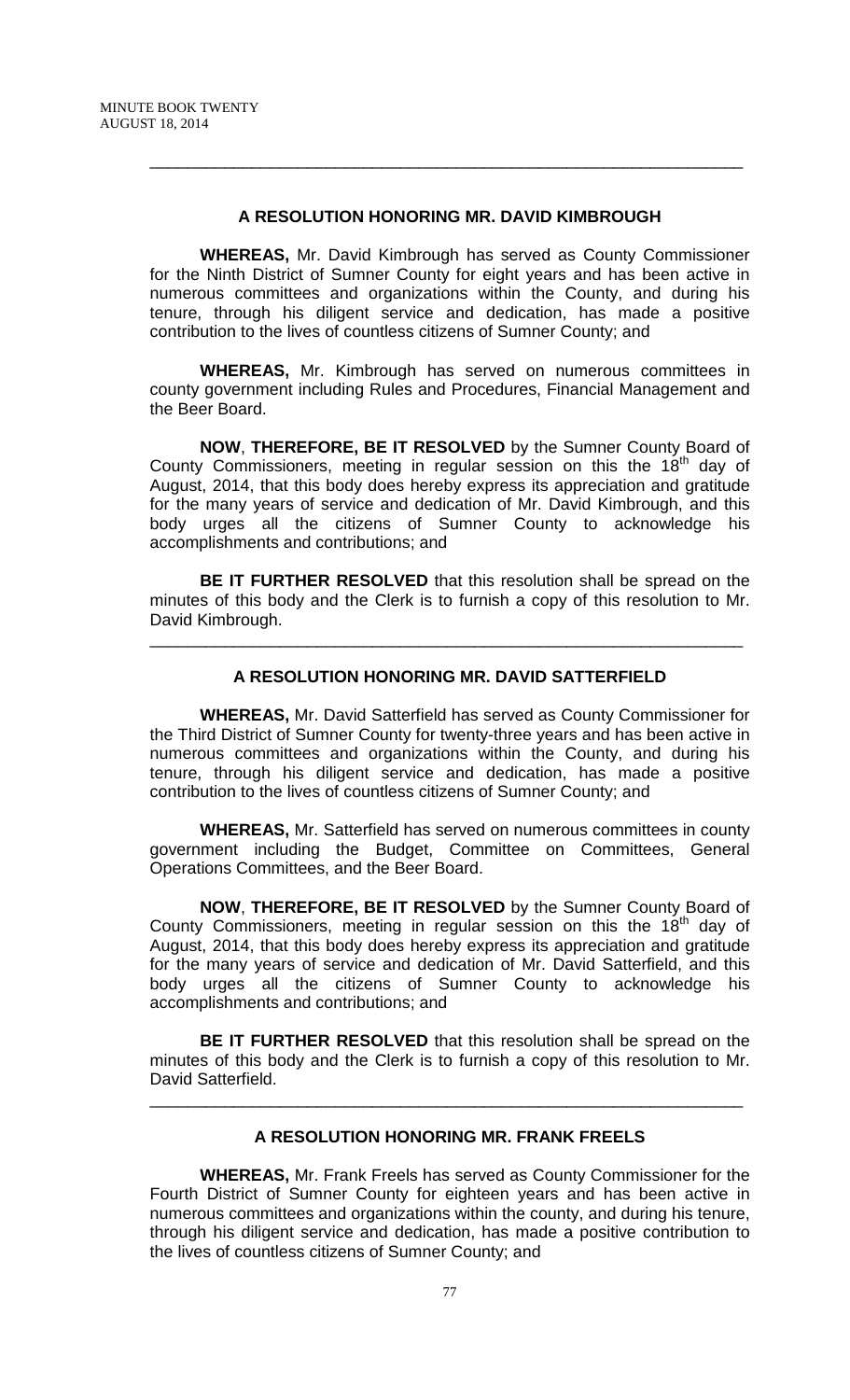**WHEREAS,** Mr. Freels has served on numerous committees in county government including Financial Management, Highway, Investment, Purchasing, Public Services Committees and the Beer Board.

**NOW**, **THEREFORE, BE IT RESOLVED** by the Sumner County Board of County Commissioners, meeting in regular session on this the 18<sup>th</sup> day of August, 2014, that this body does hereby express its appreciation and gratitude for the many years of service and dedication of Mr. Frank Freels, and this body urges all the citizens of Sumner County to acknowledge his accomplishments and contributions; and

**BE IT FURTHER RESOLVED** that this resolution shall be spread on the minutes of this body and the Clerk is to furnish a copy of this resolution to Mr. Frank Freels.

\_\_\_\_\_\_\_\_\_\_\_\_\_\_\_\_\_\_\_\_\_\_\_\_\_\_\_\_\_\_\_\_\_\_\_\_\_\_\_\_\_\_\_\_\_\_\_\_\_\_\_\_\_\_\_\_\_\_\_\_\_\_\_\_

## **A RESOLUTION HONORING MR. JERRY STONE**

**WHEREAS,** Mr. Jerry Stone has served as County Commissioner for the Eleventh District of Sumner County for twelve years and has been active in numerous committees and organizations within the County, and during his tenure, through his diligent service and dedication, has made a positive contribution to the lives of countless citizens of Sumner County; and

**WHEREAS,** Mr. Stone has served on numerous committees in county government including Budget, Emergency Services, Legislative, Education and Committee on Committees.

**NOW**, **THEREFORE, BE IT RESOLVED** by the Sumner County Board of County Commissioners, meeting in regular session on this the 18<sup>th</sup> day of August, 2014, that this body does hereby express its appreciation and gratitude for the many years of service and dedication of Mr. Jerry Stone, and this body urges all the citizens of Sumner County to acknowledge his accomplishments and contributions; and

**BE IT FURTHER RESOLVED** that this resolution shall be spread on the minutes of this body and the Clerk is to furnish a copy of this resolution to Mr. Jerry Stone.

\_\_\_\_\_\_\_\_\_\_\_\_\_\_\_\_\_\_\_\_\_\_\_\_\_\_\_\_\_\_\_\_\_\_\_\_\_\_\_\_\_\_\_\_\_\_\_\_\_\_\_\_\_\_\_\_\_\_\_\_\_\_\_\_

### **A RESOLUTION HONORING MRS. JO SKIDMORE**

**WHEREAS,** Mrs. Jo Skidmore has served as County Commissioner for the Tenth District of Sumner County for twenty years and has been active in numerous committees and organizations within the County, and during her tenure, through her diligent service and dedication, has made a positive contribution to the lives of countless citizens of Sumner County; and

**WHEREAS,** Mrs. Skidmore has served on numerous committees in county government including the Committee on Committees, General Operations and Legislative Committees and the Beer Board.

**NOW**, **THEREFORE, BE IT RESOLVED** by the Sumner County Board of County Commissioners, meeting in regular session on this the 18<sup>th</sup> day of August, 2014, that this body does hereby express its appreciation and gratitude for the many years of service and dedication of Mrs. Jo Skidmore, and this body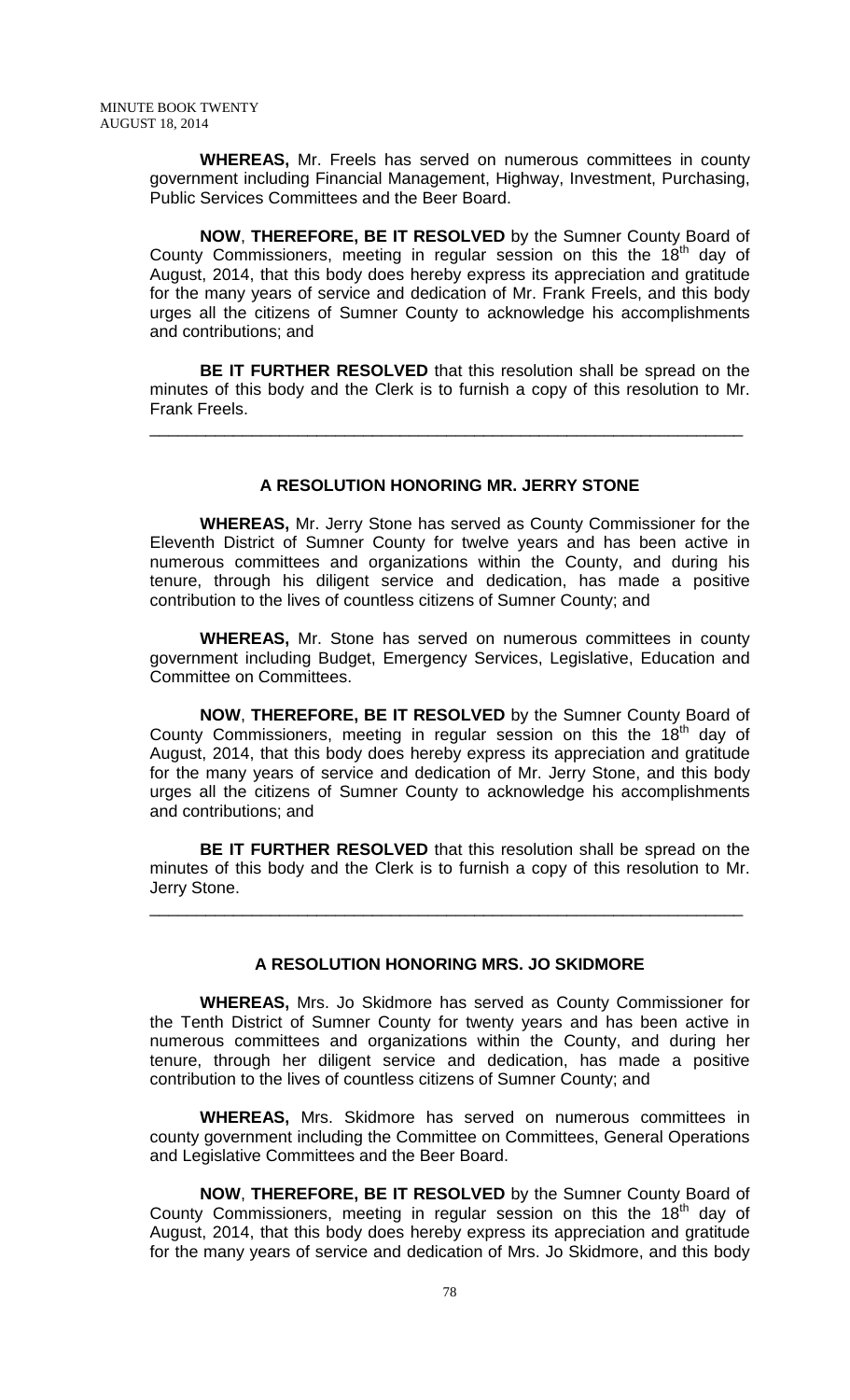urges all the citizens of Sumner County to acknowledge her accomplishments and contributions; and

**BE IT FURTHER RESOLVED** that this resolution shall be spread on the minutes of this body and the Clerk is to furnish a copy of this resolution to Mrs. Jo Skidmore.

\_\_\_\_\_\_\_\_\_\_\_\_\_\_\_\_\_\_\_\_\_\_\_\_\_\_\_\_\_\_\_\_\_\_\_\_\_\_\_\_\_\_\_\_\_\_\_\_\_\_\_\_\_\_\_\_\_\_\_\_\_\_\_\_

## **A RESOLUTION HONORING MR. JOE MATTHEWS**

**WHEREAS,** Mr. Joe Matthews has served as County Commissioner for the Fourth District of Sumner County for eight years and has been active in numerous committees and organizations within the county, and during his tenure, through his diligent service and dedication, has made a positive contribution to the lives of countless citizens of Sumner County; and

**WHEREAS,** Mr. Matthews has served on numerous committees in county government including the Education, Rules and Procedures, General Operations, Emergency Services, Employee Benefits and Legislative Committees.

**NOW**, **THEREFORE, BE IT RESOLVED** by the Sumner County Board of County Commissioners, meeting in regular session on this the  $18<sup>th</sup>$  day of August, 2014, that this body does hereby express its appreciation and gratitude for the many years of service and dedication of Mr. Joe Matthews, and this body urges all the citizens of Sumner County to acknowledge his accomplishments and contributions; and

**BE IT FURTHER RESOLVED** that this resolution shall be spread on the minutes of this body and the Clerk is to furnish a copy of this resolution to Mr. Joe Matthews.

\_\_\_\_\_\_\_\_\_\_\_\_\_\_\_\_\_\_\_\_\_\_\_\_\_\_\_\_\_\_\_\_\_\_\_\_\_\_\_\_\_\_\_\_\_\_\_\_\_\_\_\_\_\_\_\_\_\_\_\_\_\_\_\_

# **A RESOLUTION HONORING MR. KIRK MOSER**

**WHEREAS,** Mr. Kirk Moser has served as County Commissioner for the Seventh District of Sumner County for eight years and has been active in numerous committees and organizations within the County, and during his tenure, through his diligent service and dedication, has made a positive contribution to the lives of countless citizens of Sumner County; and

**WHEREAS,** Mr. Moser has served on numerous committees in county government including Budget, Education, Financial Management, Investment, Purchasing, Legislative and Committee on Committees.

**NOW**, **THEREFORE, BE IT RESOLVED** by the Sumner County Board of County Commissioners, meeting in regular session on this the  $18<sup>th</sup>$  day of August, 2014, that this body does hereby express its appreciation and gratitude for the many years of service and dedication of Mr. Kirk Moser, and this body urges all the citizens of Sumner County to acknowledge his accomplishments and contributions; and

**BE IT FURTHER RESOLVED** that this resolution shall be spread on the minutes of this body and the Clerk is to furnish a copy of this resolution to Mr. Kirk Moser.

\_\_\_\_\_\_\_\_\_\_\_\_\_\_\_\_\_\_\_\_\_\_\_\_\_\_\_\_\_\_\_\_\_\_\_\_\_\_\_\_\_\_\_\_\_\_\_\_\_\_\_\_\_\_\_\_\_\_\_\_\_\_\_\_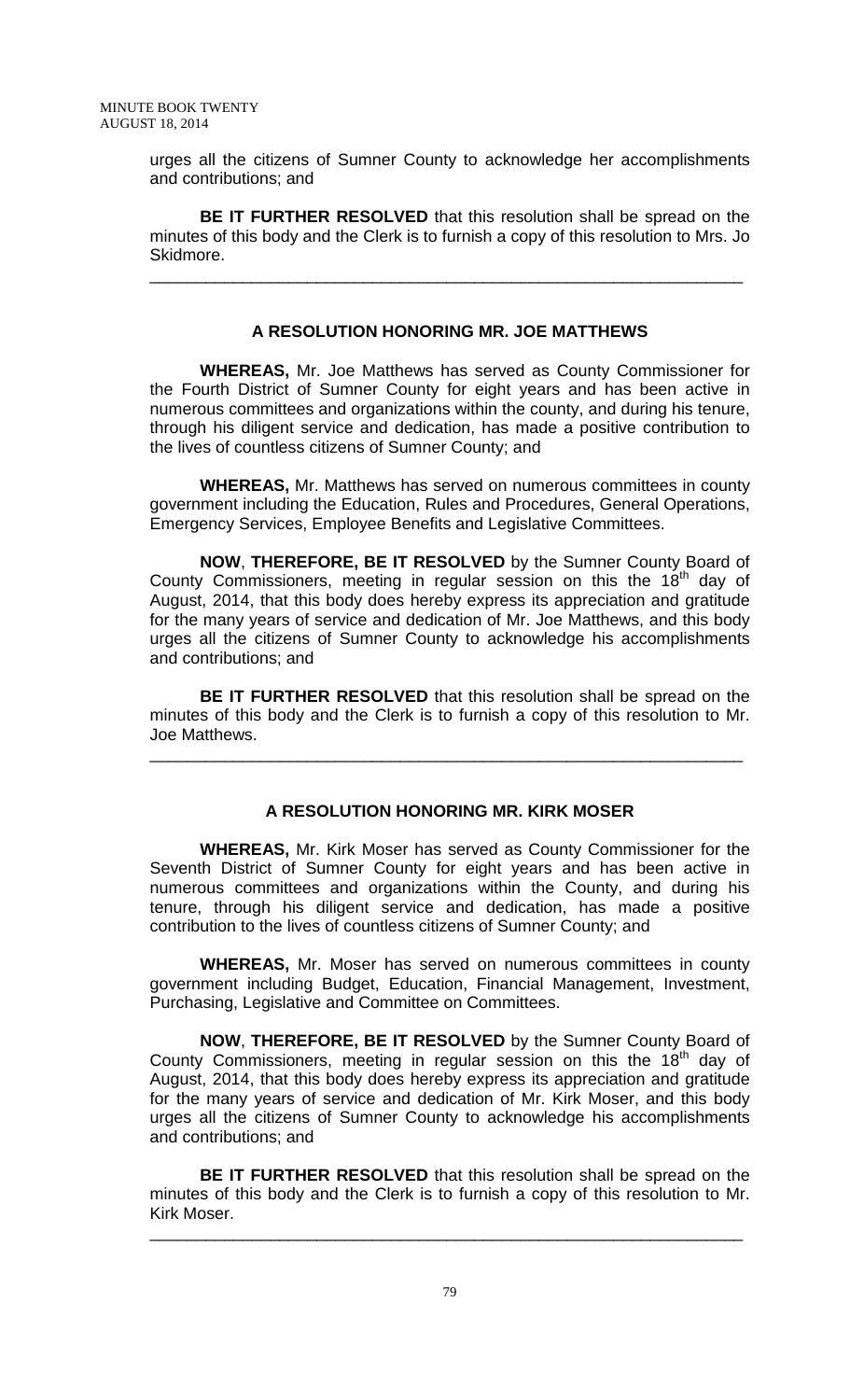## **A RESOLUTION HONORING MS. PAIGE BROWN**

**WHEREAS,** Ms. Paige Brown served as County Commissioner for the Sixth District of Sumner County for four years and has been active in numerous committees and organizations within the County, and through her diligent service and dedication, has made a positive contribution to the lives of countless citizens of Sumner County; and

**WHEREAS,** Ms. Brown has served on numerous committees in county government including the Rules and Procedures, General Operations, Highway Committees and the Beer Board.

**NOW**, **THEREFORE, BE IT RESOLVED** by the Sumner County Board of County Commissioners, meeting in regular session on this the  $18<sup>th</sup>$  day of August, 2014, that this body does hereby express its appreciation and gratitude for the years of service and dedication of Ms. Paige Brown, and this body urges all the citizens of Sumner County to acknowledge her accomplishments and contributions; and

**BE IT FURTHER RESOLVED** that this resolution shall be spread on the minutes of this body and the Clerk is to furnish a copy of this resolution to Ms. Paige Brown.

\_\_\_\_\_\_\_\_\_\_\_\_\_\_\_\_\_\_\_\_\_\_\_\_\_\_\_\_\_\_\_\_\_\_\_\_\_\_\_\_\_\_\_\_\_\_\_\_\_\_\_\_\_\_\_\_\_\_\_\_\_\_\_\_

## **A RESOLUTION HONORING MR. PAUL FREELS**

**WHEREAS,** Mr. Paul Freels has served as County Commissioner for the Eleventh District of Sumner County for thirty-seven years and has been active in numerous committees and organizations within the County, and through his diligent service and dedication, has made a positive contribution to the lives of countless citizens of Sumner County; and

**WHEREAS,** Mr. Freels has served on numerous committees in county government including the Budget and Highway Committees and the Beer Board.

**NOW**, **THEREFORE, BE IT RESOLVED** by the Sumner County Board of County Commissioners, meeting in regular session on this the  $18<sup>th</sup>$  day of August, 2014, that this body does hereby express its appreciation and gratitude for the many years of service and dedication of Mr. Paul Freels, and this body urges all the citizens of Sumner County to acknowledge his accomplishments and contributions; and

**BE IT FURTHER RESOLVED** that this resolution shall be spread on the minutes of this body and the Clerk is to furnish a copy of this resolution to Mr. Paul Freels.

\_\_\_\_\_\_\_\_\_\_\_\_\_\_\_\_\_\_\_\_\_\_\_\_\_\_\_\_\_\_\_\_\_\_\_\_\_\_\_\_\_\_\_\_\_\_\_\_\_\_\_\_\_\_\_\_\_\_\_\_\_\_\_\_

### **A RESOLUTION HONORING MR. SHAWN UTLEY**

**WHEREAS,** Mr. Shawn Utley has served as County Commissioner for the Second District of Sumner County for six years and has been active in numerous committees and organizations within the County, and during his tenure, through his diligent service and dedication, has made a positive contribution to the lives of countless citizens of Sumner County; and

**WHEREAS,** Mr. Utley has served on numerous committees in county government including the Budget, Committee on Committees, General Operations, Legislative Committees and the Beer Board.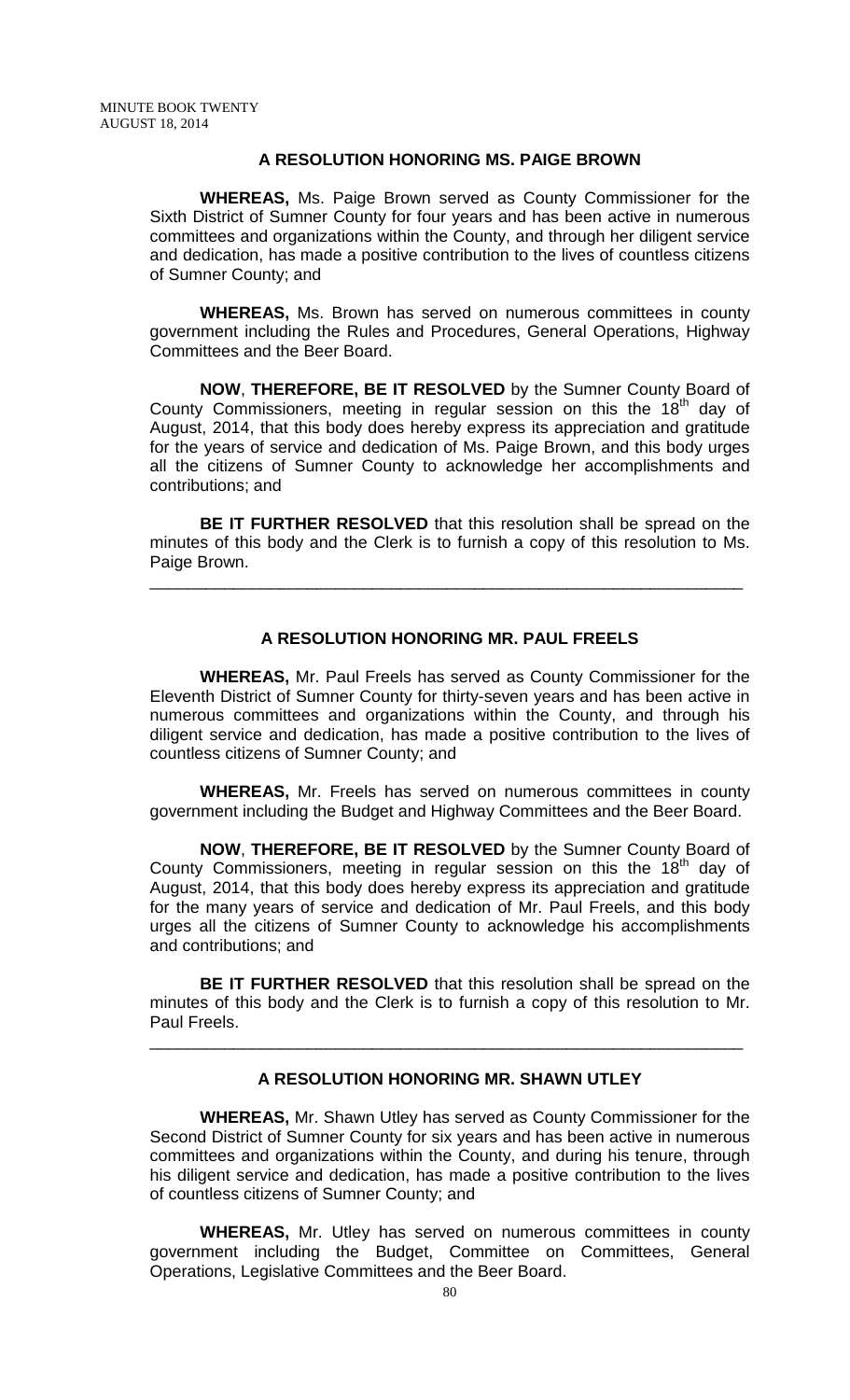**NOW**, **THEREFORE, BE IT RESOLVED** by the Sumner County Board of County Commissioners, meeting in regular session on this the  $18<sup>th</sup>$  day of August, 2014, that this body does hereby express its appreciation and gratitude for the many years of service and dedication of Mr. Shawn Utley, and this body urges all the citizens of Sumner County to acknowledge his accomplishments and contributions; and

**BE IT FURTHER RESOLVED** that this resolution shall be spread on the minutes of this body and the Clerk is to furnish a copy of this resolution to Mr. Shawn Utley.

Upon motion of Commissioner Vaughn, seconded by Commissioner Geminden, the Commission voted by unanimous voice vote to approve the resolutions honoring outgoing county commissioners.

\_\_\_\_\_\_\_\_\_\_\_\_\_\_\_\_\_\_\_\_\_\_\_\_\_\_\_\_\_\_\_\_\_\_\_\_\_\_\_\_\_\_\_\_\_\_\_\_\_\_\_\_\_\_\_\_\_\_\_\_\_\_\_\_

\_\_\_\_\_\_\_\_\_\_\_\_\_\_\_\_\_\_\_\_\_\_\_\_\_\_\_\_\_\_\_\_\_\_\_\_\_\_\_\_\_\_\_\_\_\_\_\_\_\_\_\_\_\_\_\_\_\_\_\_\_\_\_\_

Commissioner Decker introduced the following resolution:

## **A RESOLUTION HONORING MR. FRANK CARDWELL**

**WHEREAS,** Mr. Frank Cardwell took the helm of Beech High School in 1999 where his term of fifteen years marked the school's longest serving principal and during his tenure there he oversaw improved test scores and athletic championships as well as record growth; and

**WHEREAS,** spanning the course of forty-nine years, Mr. Cardwell left an indelible mark on public education in the states of Kentucky and Tennessee as a teacher, coach and principal; and has been a leader, mentor, motivator and an inspiration to countless lives he touched; and

**WHEREAS,** Mr. Cardwell, a native of Morgantown, Kentucky, served Simpson County schools for thirty years as a social studies teacher, coach, assistant principal and principal of Franklin-Simpson High School where he amassed a basketball coaching record of 225-135 and as a result of his dedication and devotion to student athletics, was selected the President of Kentucky High School Athletic Association, and later, in 2014, was inducted into the Kentucky Association of Basketball Coaches Court of Honor; and

**WHEREAS,** it is appropriate that Mr. Cardwell be recognized for the very significant contribution he made to the teaching profession where he led numerous students and teachers with compassionate guidance and built a tradition of excellence.

**NOW, THEREFORE, BE IT RESOLVED** by the Sumner County Board of County Commissioners meeting in regular session on this the 18<sup>th</sup> day of August, 2014, that this body expresses its gratitude for the service and dedication of Mr. Cardwell; and

**BE IT FURTHER RESOLVED** that this resolution is to be spread on the minutes of this body and the Clerk is to furnish a copy of this resolution to Mr. Frank Cardwell.

\_\_\_\_\_\_\_\_\_\_\_\_\_\_\_\_\_\_\_\_\_\_\_\_\_\_\_\_\_\_\_\_\_\_\_\_\_\_\_\_\_\_\_\_\_\_\_\_\_\_\_\_\_\_\_\_\_\_\_\_\_\_\_\_

Upon motion of Commissioner Decker, seconded by Commissioner LeMarbre, the Commission voted by unanimous voice vote to approve the resolution honoring Mr. Cardwell.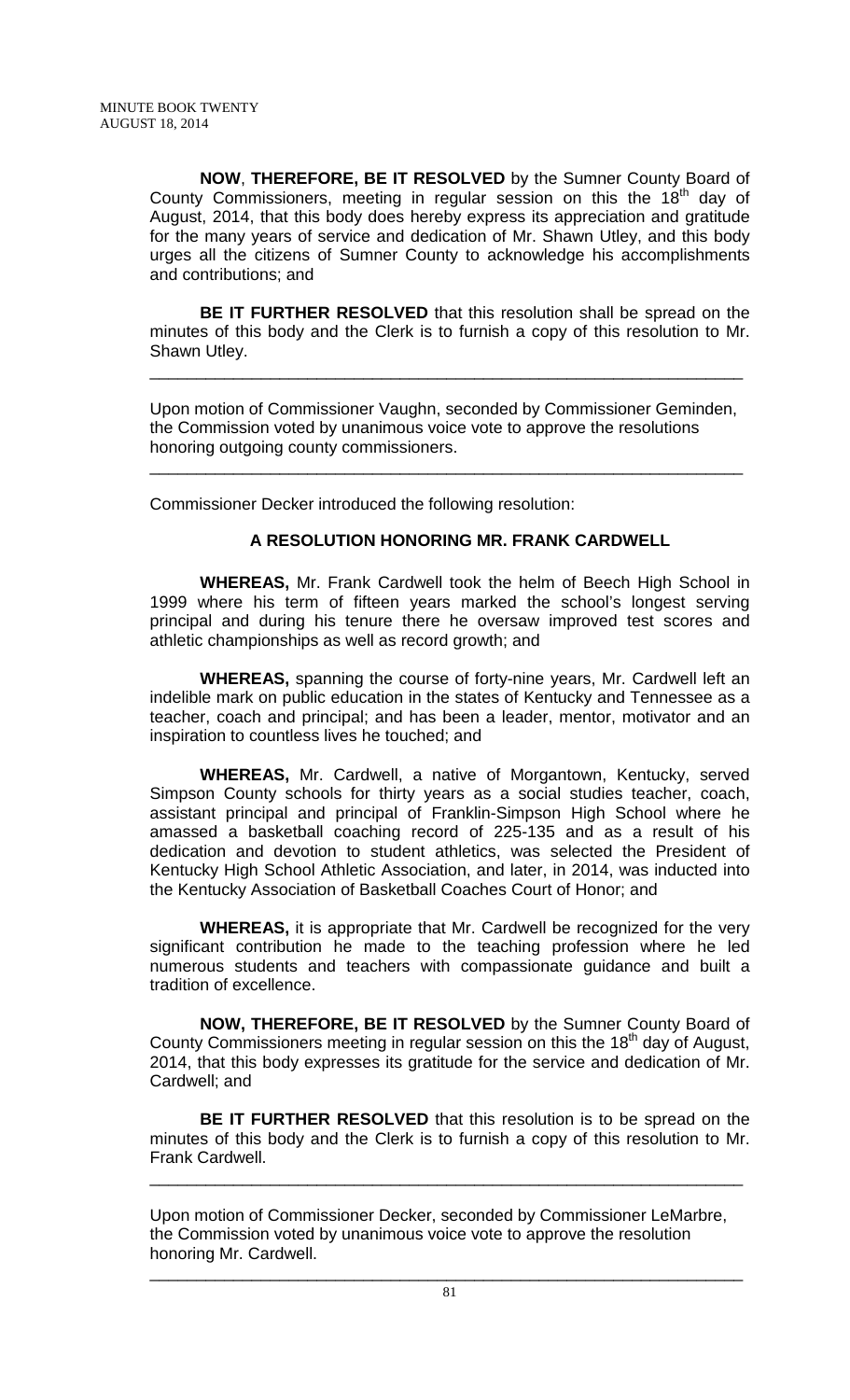Commissioner Graves introduced the following resolution:

#### **A RESOLUTION HONORING MR. BENNIE WELLS**

**WHEREAS,** Mr. Wells is retiring in August after serving with the Sumner County Highway Department for thirty-one years and his commitment and longstanding efforts to serve the citizens of Sumner County will be missed by all; and

**WHEREAS,** Mr. Wells began working at the Highway Department as a shop foreman and, in addition to working tirelessly to maintain and repair all the on and off road vehicles and equipment, he was responsible for the maintenance of the department's buildings; and

**WHEREAS,** Mr. Wells plans on spending his stress-free retirement doing the things he loves the most such as riding his motorcycle and traveling with his wife; and

**NOW, THEREFORE, BE IT RESOLVED** by the Sumner County Board of County Commissioners meeting in regular session on this the 18<sup>th</sup> day of August, 2014, that this body does hereby commend and congratulate Mr. Bennie Wells and acknowledges his many years of service and dedication; and

**BE IT FURTHER RESOLVED** that this resolution is to be spread on the minutes of this body and the Clerk is to furnish a copy of this resolution to Mr. Bennie Wells.

\_\_\_\_\_\_\_\_\_\_\_\_\_\_\_\_\_\_\_\_\_\_\_\_\_\_\_\_\_\_\_\_\_\_\_\_\_\_\_\_\_\_\_\_\_\_\_\_\_\_\_\_\_\_\_\_\_\_\_\_\_\_\_\_

Upon motion of Commissioner Graves, seconded by Commissioner Geminden, the Commission voted by unanimous voice vote to approve the resolution honoring Mr. Wells.

\_\_\_\_\_\_\_\_\_\_\_\_\_\_\_\_\_\_\_\_\_\_\_\_\_\_\_\_\_\_\_\_\_\_\_\_\_\_\_\_\_\_\_\_\_\_\_\_\_\_\_\_\_\_\_\_\_\_\_\_\_\_\_\_

Chairman Hyde introduced the following resolution:

### **A RESOLUTION HONORING LEART HASANI**

**WHEREAS,** Leart Hasani, a senior at Gallatin High School, was selected the Player of the Year, a well-deserved honor, on the All-County Boys' Soccer Team; and

**WHEREAS,** Leart led the Green Wave soccer with twenty-four goals and twelve assists, and under the leadership of Coach Greg Harper, demonstrated remarkable talent, strict discipline and determination, and through his accomplishments has been an inspiration to others; and

**WHEREAS,** in addition to being an extraordinary soccer player, Leart is an outstanding student and has been offered a full scholarship to Cumberland University and has brought honor not only to himself but to his school and Sumner County.

**NOW, THEREFORE BE IT RESOLVED** by the Sumner County Board of County Commissioners meeting in regular session on this the 18<sup>th</sup> day of August, 2014, that this body does hereby congratulate and commend Leart Hasani for his achievements and wishes him future success; and

**BE IT FURTHER RESOLVED** that this resolution is to be spread on the minutes of this body and the Clerk is to furnish a copy of this resolution to Leart Hasani.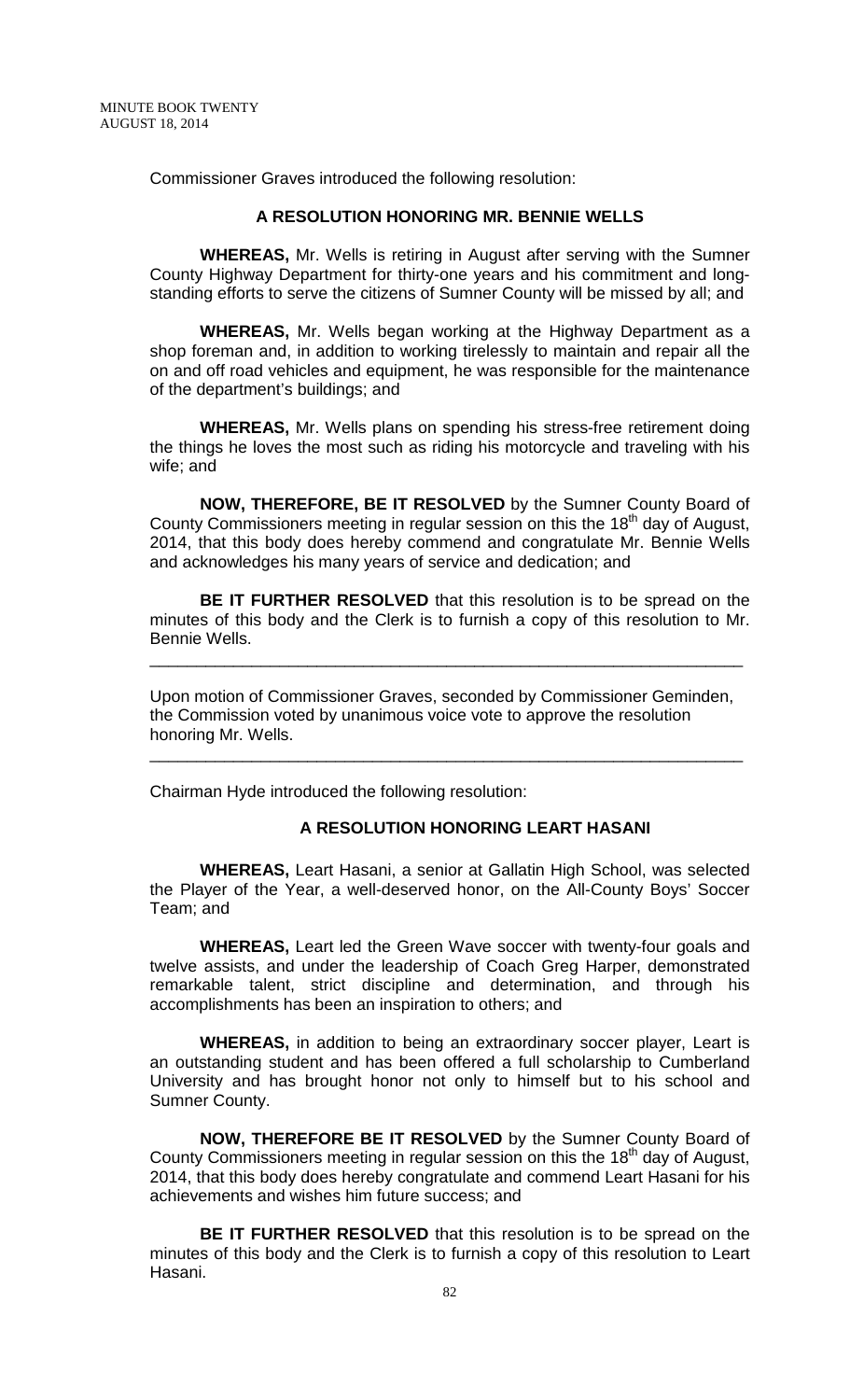Upon motion of Commissioner Ring, seconded by Commissioner Akins, the Commission voted by unanimous voice vote to approve the resolution honoring Mr. Hasani.

\_\_\_\_\_\_\_\_\_\_\_\_\_\_\_\_\_\_\_\_\_\_\_\_\_\_\_\_\_\_\_\_\_\_\_\_\_\_\_\_\_\_\_\_\_\_\_\_\_\_\_\_\_\_\_\_\_\_\_\_\_\_\_\_

\_\_\_\_\_\_\_\_\_\_\_\_\_\_\_\_\_\_\_\_\_\_\_\_\_\_\_\_\_\_\_\_\_\_\_\_\_\_\_\_\_\_\_\_\_\_\_\_\_\_\_\_\_\_\_\_\_\_\_\_\_\_\_\_

Commissioner Moe Taylor introduced the following resolution:

#### **A RESOLUTION HONORING MEMBERS OF THE SUMNER COUNTY 4-H JUNIOR AND JUNIOR HIGH HORSE PROJECT WINNERS**

**WHEREAS,** members of Sumner County's 4-H Junior and Junior High teams competed successfully and won the top awards in the State Horse Bowl and Hippology competitions in February 2014; and

**WHEREAS,** the Junior Horse Bowl team members Hunter-Nicole Jolley, Kellin Ferrell, Elizabeth Morgan, and Garrison Ward, and the Junior High A team with members Kassidy Beasley, Delaney Simonis, Megan Thornton and Amber Thornton placed first in the Horse Bowl and Hippology competitions and Amber Thornton finished as the First High Individual; and

**WHEREAS,** these outstanding young participants with their hard work, wise choices, diligence, and dedication are inspiration to everyone and brought honor to themselves and our community.

**NOW, THEREFORE BE IT RESOLVED** by the Sumner County Board of County Commissioners meeting in regular session on this the  $24<sup>th</sup>$  day of February, 2014, that this body does hereby congratulate and commend the members and advisors of the Sumner County 4-H Junior and Junior High teams for their outstanding achievements and wishes them much success in the future; and

**BE IT FURTHER RESOLVED** that this resolution shall be spread on the minutes of this body and the Clerk is to furnish a copy of this resolution to the Sumner County 4-H Junior and Junior High teams.

\_\_\_\_\_\_\_\_\_\_\_\_\_\_\_\_\_\_\_\_\_\_\_\_\_\_\_\_\_\_\_\_\_\_\_\_\_\_\_\_\_\_\_\_\_\_\_\_\_\_\_\_\_\_\_\_\_\_\_\_\_\_\_\_

Upon motion of Commissioner Taylor, seconded by Commissioner Harris, the Commission voted by unanimous voice vote to approve the resolution honoring the 4-H teams.

\_\_\_\_\_\_\_\_\_\_\_\_\_\_\_\_\_\_\_\_\_\_\_\_\_\_\_\_\_\_\_\_\_\_\_\_\_\_\_\_\_\_\_\_\_\_\_\_\_\_\_\_\_\_\_\_\_\_\_\_\_\_\_\_

Commissioner Akins introduced the following resolution:

# **A RESOLUTION HONORING MEMBERS OF THE SUMNER COUNTY 4-H STATE HORSE JUDGING CONTEST WINNERS**

**WHEREAS,** members of Sumner County 4-H Horse Judging team competed at the 4-H State Horse Judging contest and took top honors for the second year in a row; and

**WHEREAS,** Emily Holder finished first in Performance Judging; Haley Brazel placed second in Oral Reasons and Halter Judging; Carly White won third in Performance Judging and High Individual Overall, and Cailyn Simonis came in third in Halter Judging and High Individual Overall placing the team first in Halter Judging, first in Performance Judging and second in Oral Reasons; and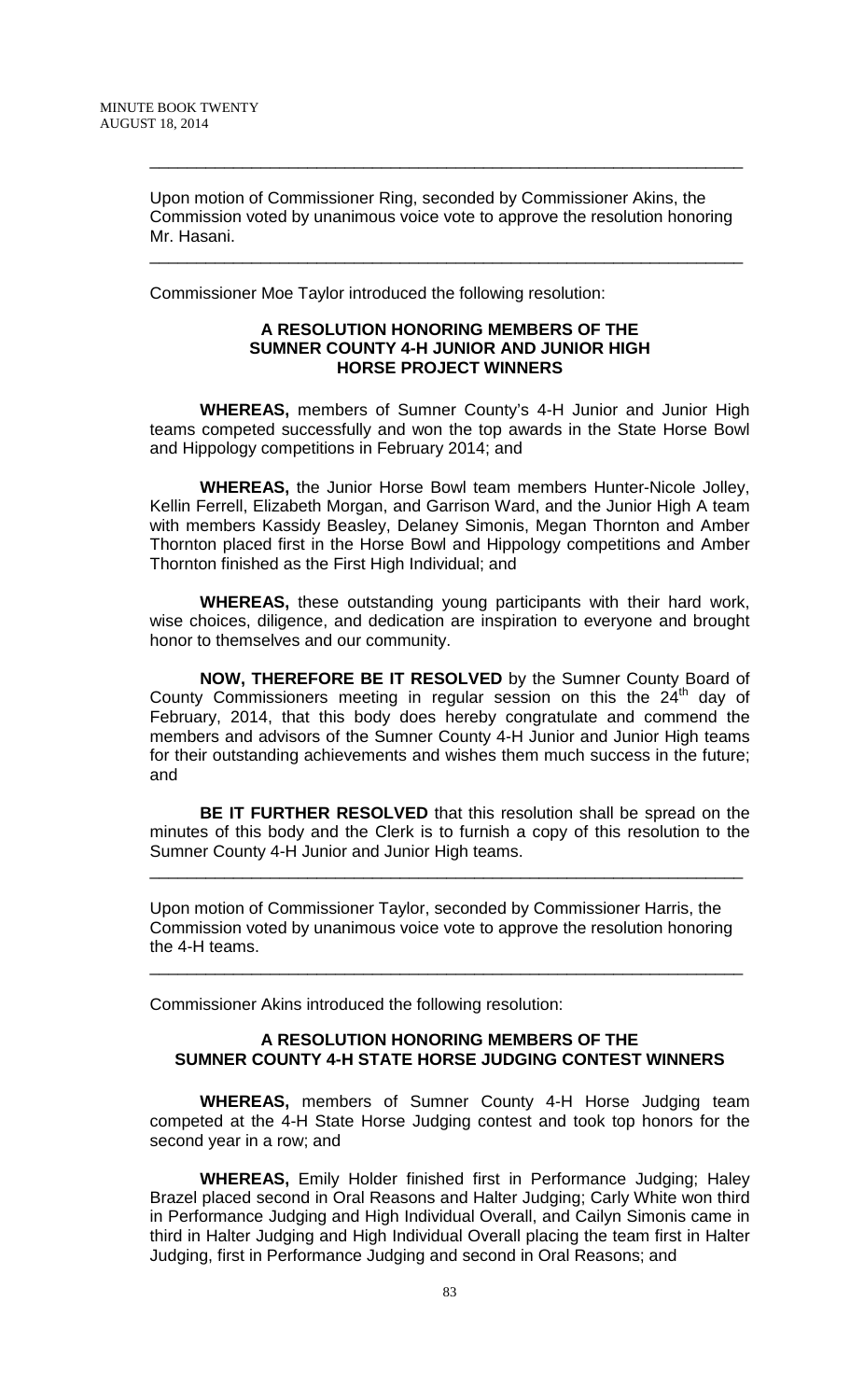**WHEREAS,** the team, comprised of ninth through twelfth-grade students, also won the opportunity to compete at the 4-H Southern Regional Horse Championship in Raleigh, North Carolina in July, and at the Eastern National 4-H Horse Roundup in Louisville, Kentucky in November due to their hard work, dedication, and commitment and represented our county well.

**NOW, THEREFORE BE IT RESOLVED** by the Sumner County Board of County Commissioners meeting in regular session on this the  $18<sup>th</sup>$  day of August, 2014, that this body does hereby congratulate and commend the members and advisors of the Sumner County 4-H team for their outstanding achievements and wishes them much success in the future; and

**BE IT FURTHER RESOLVED** that this resolution shall be spread on the minutes of this body and the Clerk is to furnish a copy of this resolution to the Sumner County 4-H team.

\_\_\_\_\_\_\_\_\_\_\_\_\_\_\_\_\_\_\_\_\_\_\_\_\_\_\_\_\_\_\_\_\_\_\_\_\_\_\_\_\_\_\_\_\_\_\_\_\_\_\_\_\_\_\_\_\_\_\_\_\_\_\_\_

Upon motion of Commissioner Akins, seconded by Commissioner Taylor, the Commission voted by unanimous voice vote to approve the resolution honoring the 4-H team.

\_\_\_\_\_\_\_\_\_\_\_\_\_\_\_\_\_\_\_\_\_\_\_\_\_\_\_\_\_\_\_\_\_\_\_\_\_\_\_\_\_\_\_\_\_\_\_\_\_\_\_\_\_\_\_\_\_\_\_\_\_\_\_\_

Commissioner Brown introduced the following resolution:

### **A RESOLUTION TO HONOR GALLATIN HIGH SCHOOL'S ONE-HUNDREDTH ANNIVERSARY**

**WHEREAS,** in 1914 what would become Gallatin High School was created as the first four-year school in Gallatin under the name Allen-Trousdale High School and was located on East Main Street; and

**WHEREAS,** the same year the school board chose Green and Gold as the official school colors and, in 1915, the school was renamed the Central High School of Gallatin and Sumner County, then, in 1930, the Green Wave mascot was chosen by coach William Bright Hunter after the Tulane University Green Wave; and

**WHEREAS,** during 1931 and 1932, a new building to be called Gallatin High School was erected on Scottsville Pike, now East Main Street, and served as home of the Green Wave for forty years until the "Green and Gold" opened its doors at its current location in 1973.

**NOW, THEREFORE, BE IT RESOLVED** by the Sumner County Board of County Commissioners meeting in regular session on this the 18<sup>th</sup> day of August, 2014, that this body hereby recognizes and celebrates the one-hundredth anniversary of Gallatin High School and commends its past and present dedicated administrators, teachers, and staff members who strived to teach, encourage, and inspire each student thus making Gallatin High School and the tradition of the Green Wave as outstanding as it is today; and

**BE IT FURTHER RESOLVED** that this resolution is to be spread on the minutes of this body so as to make it a permanent part of the records of this body and the Clerk is hereby directed to furnish a copy of this resolution to Gallatin High School.

\_\_\_\_\_\_\_\_\_\_\_\_\_\_\_\_\_\_\_\_\_\_\_\_\_\_\_\_\_\_\_\_\_\_\_\_\_\_\_\_\_\_\_\_\_\_\_\_\_\_\_\_\_\_\_\_\_\_\_\_\_\_\_\_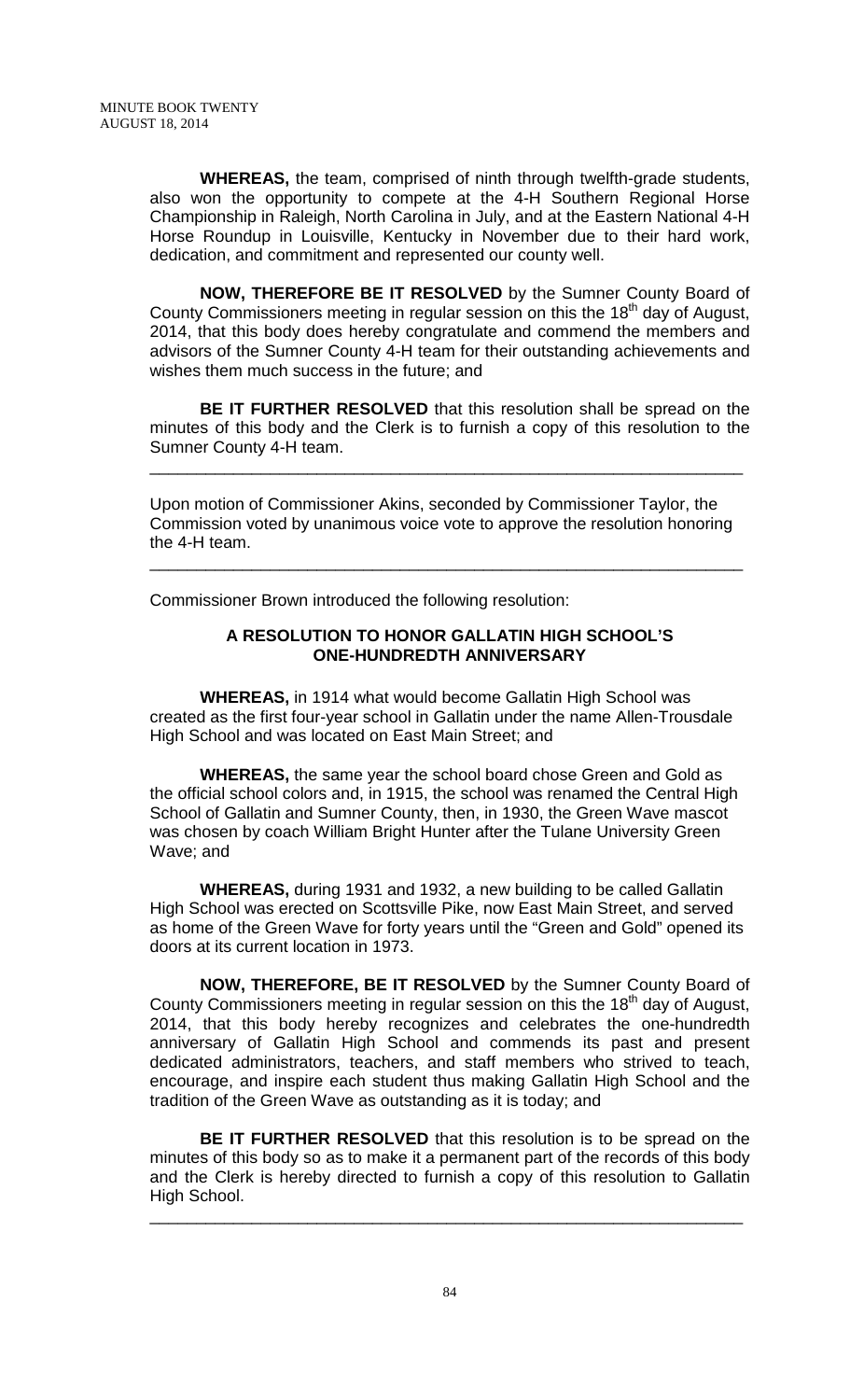Upon motion of Commissioner Brown, seconded by Commissioner Moser, the Commission voted by unanimous voice vote to approve the resolution honoring the anniversary of Gallatin High School.

\_\_\_\_\_\_\_\_\_\_\_\_\_\_\_\_\_\_\_\_\_\_\_\_\_\_\_\_\_\_\_\_\_\_\_\_\_\_\_\_\_\_\_\_\_\_\_\_\_\_\_\_\_\_\_\_\_\_\_\_\_\_\_\_

 County Executive Holt presented a special recognition for Commissioner Paul D. Freels for having served 36 continuous years on the county commission.

\_\_\_\_\_\_\_\_\_\_\_\_\_\_\_\_\_\_\_\_\_\_\_\_\_\_\_\_\_\_\_\_\_\_\_\_\_\_\_\_\_\_\_\_\_\_\_\_\_\_\_\_\_\_\_\_\_\_\_\_\_\_\_\_

#### **CONSENT AGENDA**

Upon motion of Commissioner Akins, seconded by Commissioner Graves, the Commission voted by unanimous voice vote to approve the following items on the Consent Agenda.

#### **1408-08 A RESOLUTION DECLARING VARIOUS ITEMS FROM THE SHERIFF'S OFFICE AS SURPLUS AND AUTHORIZING DISPOSAL OR SALE PURSUANT TO EXISTING POLICIES AND PROCEDURES**

**BE IT RESOLVED** by the Sumner County Board of County Commissioners meeting in regular session on this the  $18^{th}$  day of August, 2014, that this body does hereby declare various items from the Sheriff's Office, as surplus as shown on the attachment; and

**BE IT FURTHER RESOLVED** that the disposal or sale of the same is authorized pursuant to existing policies and procedures.

\_\_\_\_\_\_\_\_\_\_\_\_\_\_\_\_\_\_\_\_\_\_\_\_\_\_\_\_\_\_\_\_\_\_\_\_\_\_\_\_\_\_\_\_\_\_\_\_\_\_\_\_\_\_\_\_\_\_\_\_\_\_\_\_

### **1408-09 A RESOLUTION DECLARING VARIOUS ITEMS FROM THE ASSESSOR OF PROPERTY AS SURPLUS PROPERTY AND AUTHORIZING DISPOSAL OR SALE OF SAME PURSUANT TO EXISTING POLICIES AND PROCEDURES**

**BE IT RESOLVED** by the Sumner County Board of County Commissioners meeting in regular session on this the 18<sup>th</sup> day of August, 2014, that this body does hereby declare various items from the Assessor of Property as surplus, as shown on the attachment; and

**BE IT FURTHER RESOLVED** that the disposal or sale of the same is authorized pursuant to existing policies and procedures.

\_\_\_\_\_\_\_\_\_\_\_\_\_\_\_\_\_\_\_\_\_\_\_\_\_\_\_\_\_\_\_\_\_\_\_\_\_\_\_\_\_\_\_\_\_\_\_\_\_\_\_\_\_\_\_\_\_\_\_\_\_\_\_\_

### **1408-10 A RESOLUTION ADOPTING REGULATIONS GOVERNING THE USE OF THE COUNTY RIGHT-OF-WAY**

**WHEREAS**, the Tennessee Code allows utilities to be placed within the county right-of-way; and

**WHEREAS,** the Tennessee Code, although varying in particulars concerning specific types of utilities, generally requires that permission be obtained from the county legislative body or the highway superintendent of Sumner County prior to entering upon the county right-of-way to perform work; and

**WHEREAS,** the Tennessee Code also generally requires that work performed within the county right-of-way be performed under the direction of the highway superintendent; and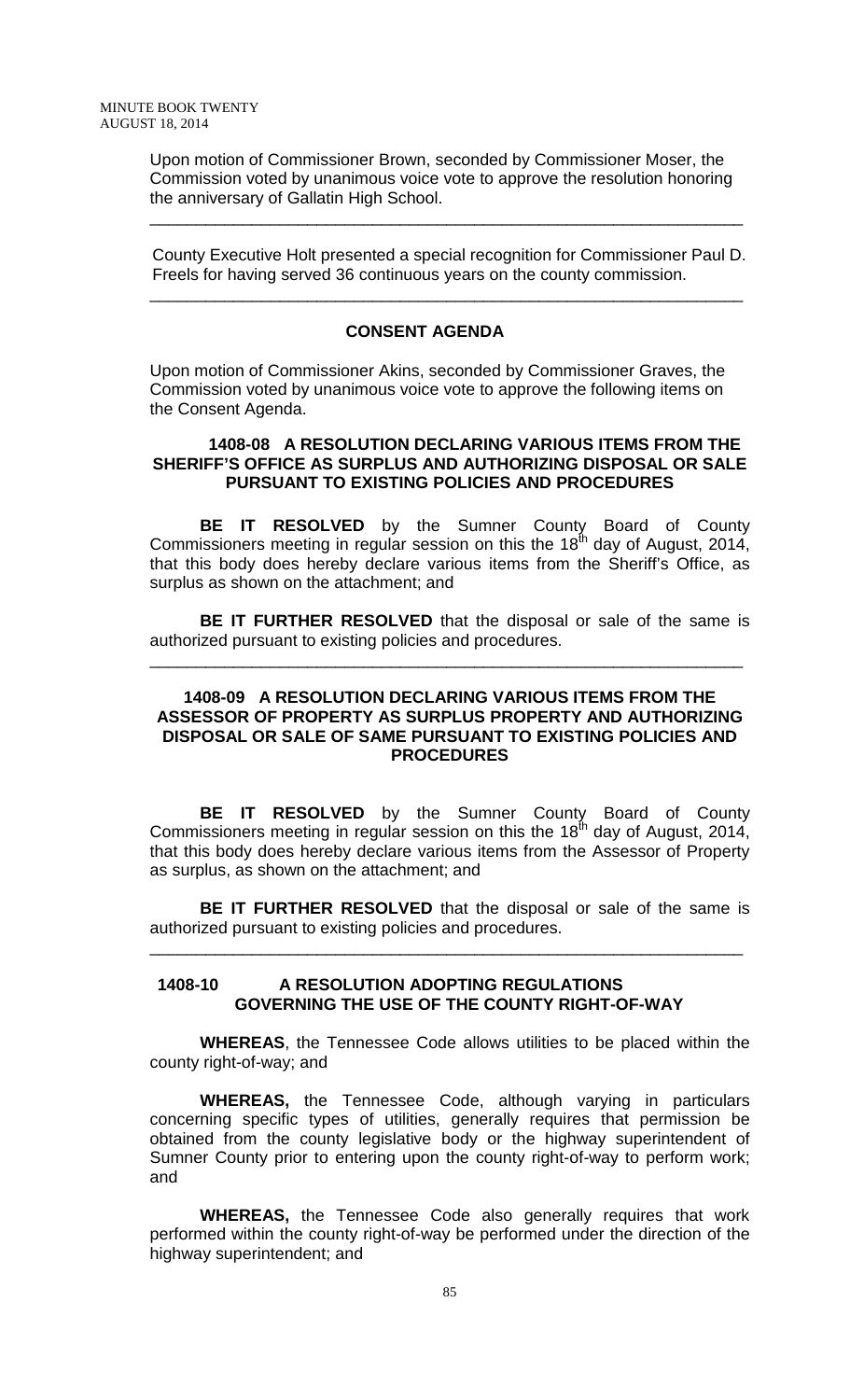**WHEREAS,** it is impractical for permission to be granted on a case-bycase basis by the county legislative body; and

**WHEREAS,** it is necessary to establish clear procedures and rules, to be administered and enforced by the highway superintendent of the highway department, for the use of the county right-of-way by utilities, so as to minimize interference with vehicular traffic, minimize damage to the county right-of-way, and to minimize risks to the public safety and convenience.

**NOW, THEREFORE, BE IT RESOLVED** by the Sumner County Board of County Commissioners, meeting in regular session on this day 18th of August, 2014, that this body does adopt the road regulations as follows:

SECTION 1. The following regulations apply to all utilities. "Utilities" includes any line, system, or facility used for producing, storing, conveying, transmitting, or distributing communications, electricity, gas, petroleum, petroleum products, hazardous liquids, water, steam, sewerage and other underground facilities and appliances. The regulations apply to all persons performing work within the county right-of-way. "Persons" includes, but is not limited to, individuals, utility districts, authorities, governmental entities and companies. "Persons" may also be referred to herein as "applicants". The regulations apply to the installation, maintenance and removal of utilities unless otherwise provided.

SECTION 2. Except in cases of an emergency as defined herein, persons must obtain a permit from the county highway department prior to performing any work within the county right-of-way. The permit request shall state the nature and purpose of the work to be performed, the date, location and estimated time of the beginning and the end of the work at each site, and the company or party to be performing the work. The permit request shall be accompanied by construction plans detailing the work to be performed. Persons making requests to perform work in the county right-of way shall use the permit request form designated as Attachment A to this resolution. The permit may include special conditions, as determined in the sole discretion of the highway superintendent, for the protection of the county's property, roads and rights-of-way, as well as the welfare and safety of the general public. Acknowledgment of receipt of a copy of these regulations shall be a part of the permit request. By issuance of a permit, applicants will be required to conform to these regulations as well as any additional conditions set forth in writing by the highway superintendent. Once physical work has commenced within the right-of-way, applicants, as recipients of a permit, agree to perform the work in accordance with the provisions and conditions of the permit, these regulations, and all applicable laws, regulations, agency rules, resolutions and ordinances. Sumner County assumes no responsibility for any damage to utilities installed after the effective date of these regulations and that are not installed in accordance with the provisions and conditions of the permit and these regulations. Sumner County assumes no responsibility for any damage to utilities not maintained or removed in accordance with the provisions and the conditions of the permit and these regulations.

SECTION 3. Applicants shall submit a permit fee based on project size along with their permit request. The fee will be used to offset the county's administrative and personnel costs related to the enforcement of these regulations.

SECTION 4. All utility installations, maintenance and removals shall be done in accordance with the applicable technical specifications set forth in Attachment B to this resolution and any subsequent specifications adopted by the county legislative body. Persons shall pay the salary and expenses for any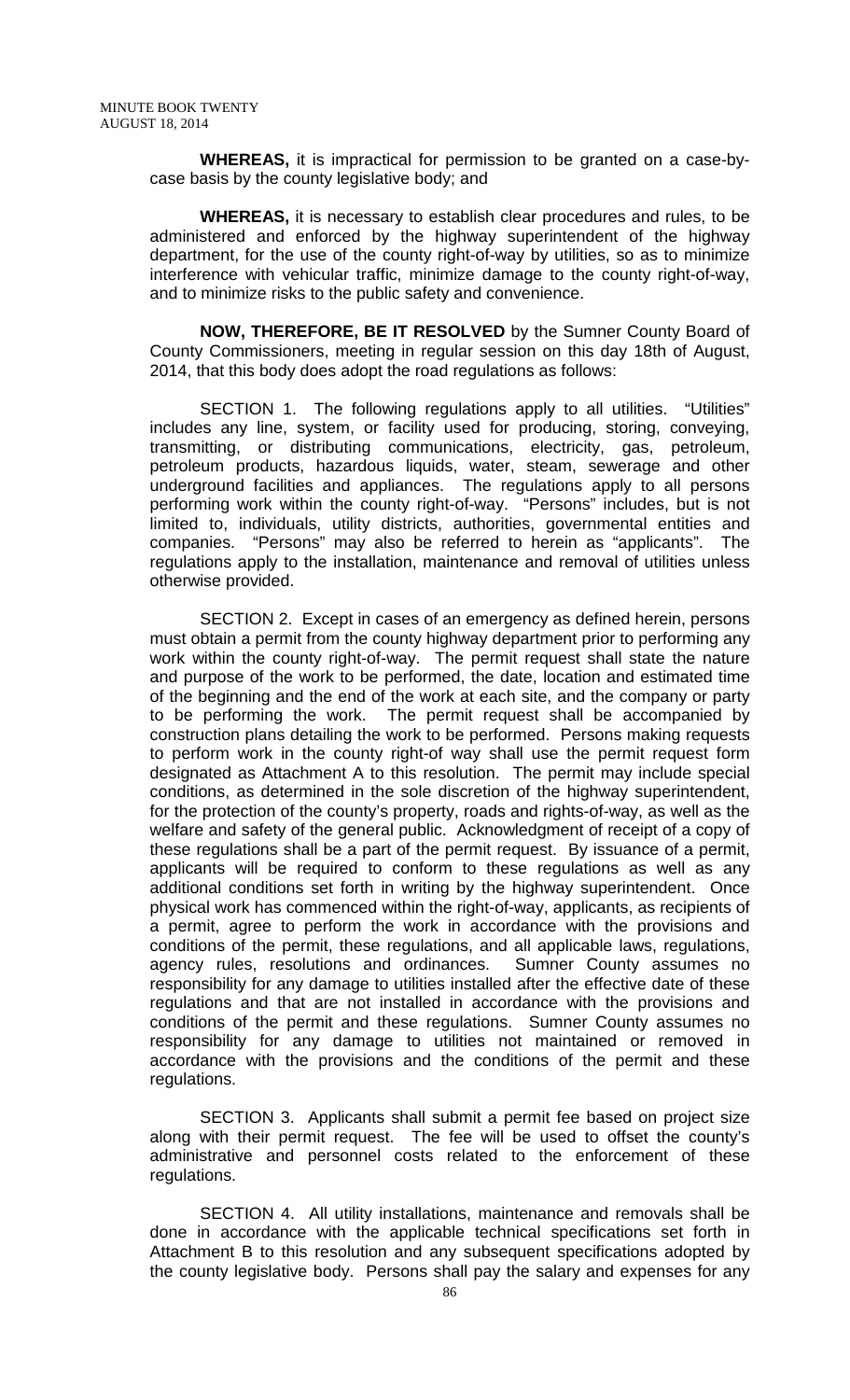inspector(s) that the highway department may see fit to place upon the work site to ensure compliance with such technical specifications while any such inspector(s) may be assigned to the work site. The highway superintendent, before incurring any expenses expected to be charged to the applicant, shall advise the applicant in writing of this fact.

SECTION 5. The Department of Commerce and Insurance of the State of Tennessee requires that all persons contracting to perform construction work within the state be qualified and licensed by the State of Tennessee if the work is equal to or in excess of \$25,000. All persons and/or the company for which they are employed shall be duly licensed by the department, the State of Tennessee and any other appropriate governmental agency. Proof of a currently valid license shall be presented when request for a permit is made.

SECTION 6. As a condition of the issuance of a permit, applicants must provide proof of liability insurance with a minimum policy in the amount of \$250,000.00.

SECTION 7. If the work which is the subject of the permit request is not of an emergency nature, the highway superintendent may refuse or delay approval of the permit request if approval would unduly interfere with the work of the county highway department or would cause undue inconvenience to the public. However, the highway superintendent's approval of the permit request shall not be unreasonably withheld. In the event of an emergency, persons will not be required to comply with the regular permitting requirements set forth herein. For purposes of these regulations, "emergency" means an imminent danger to life, health, or property, whenever there is a substantial likelihood that loss of life, health, or property will result before the procedures in these regulations can be fully complied with. In the event of an emergency, notice of any work within the county right-of-way shall be given to the highway superintendent in writing in the manner provided in Section 2 or by telephone, within two (2) hours of the beginning of any such activity. If notice is given by telephone, the agent of the person making the call shall enter the date and time of the call, the nature, purpose, and location of the work to be performed, the estimated beginning and ending times, and the company or party to be performing the work, on a standard permit request form and deliver it to the highway superintendent within twentyfour (24) hours.

SECTION 8. The highway superintendent may require an applicant to post collateral to ensure that the county road and right-of-way will be repaired to the same quality as before the excavation or other work as performed. The highway superintendent will determine the form, amount and sufficiency of the collateral. Should the highway superintendent execute settlement of the collateral, the proceeds from such execution shall be payable to the county highway fund in the event the county right-of-way is damaged by the person posting the collateral and not repaired in the time and manner specified by these regulations. In the event of an emergency, as defined herein, the highway superintendent may require the person to post collateral as provide herein for non-emergency work as a condition for continuing work in the county right-ofway. In the event work is abandoned for a period of thirty (30) consecutive days or a time period specified in the permit, whichever is less, then the highway superintendent shall be authorized to execute settlement of the collateral in his sole discretion. The proceeds from such execution shall be used to finish the project and to pay all other reasonable cost associated with the project. Any leftover proceeds will be returned to the applicant.

SECTION 9. Persons shall replace or repair any portion of the pavement, shoulders, bridges, culverts, or any other part of the county right-of-way that may be disturbed or damaged as a result of their work performed in the right-of-way.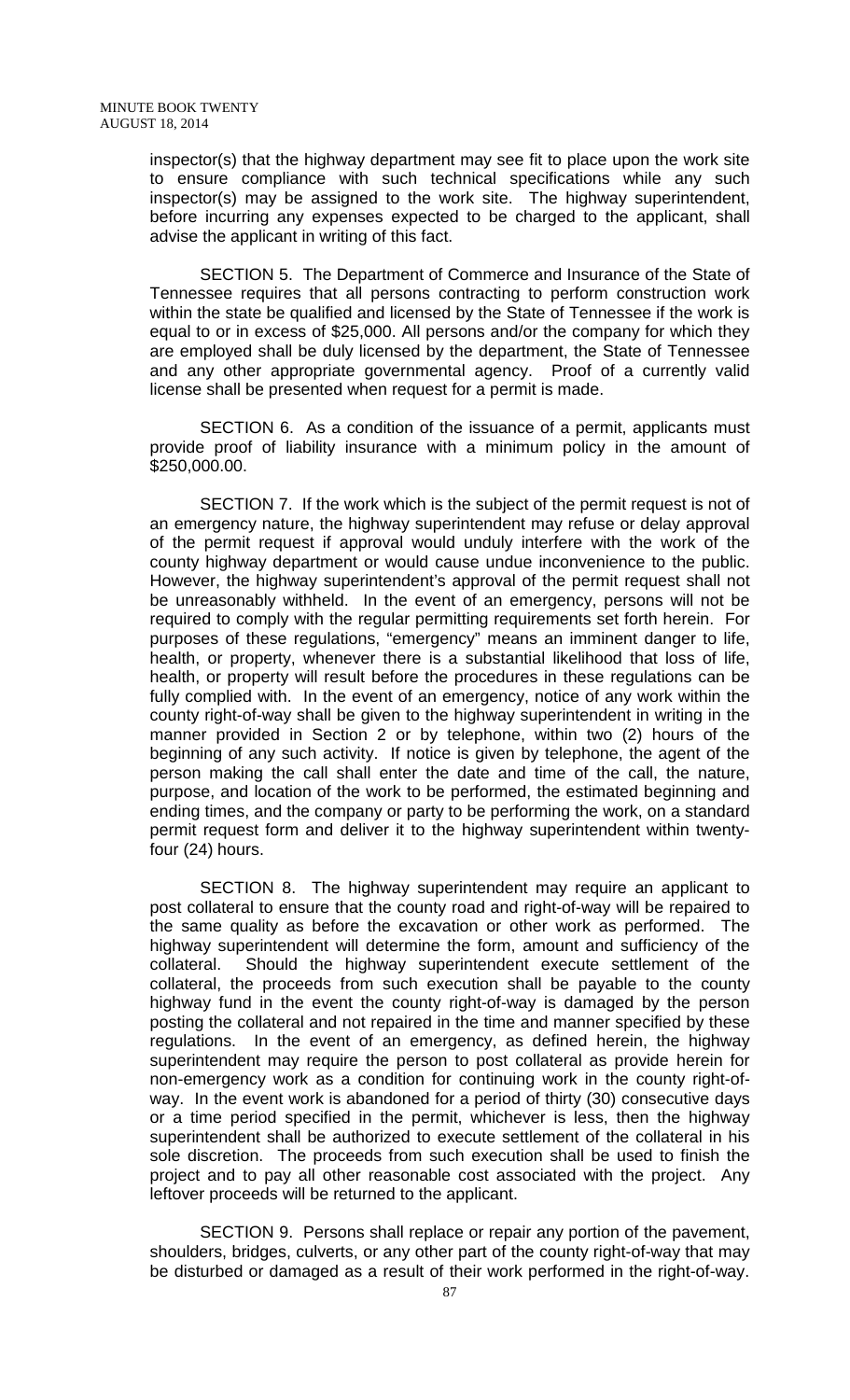Repair of road damage includes, but not limited to, protection of road ditches and banks from erosion through placing growing sod or other erosion control devices as necessary. The county right-of-way shall be repaired following installation, maintenance and/or removal of utilities. The right-of-way shall also be repaired if damaged as a result of future line failure or leakage. The highway superintendent shall be notified prior to any backfilling or bedding of any utility. In the event a person covers, conceals, or obscures work in violation of these regulations or in violation of a directive from the highway superintendent, such work shall be uncovered and displayed for the county's inspection upon request and shall be reworked at no cost in time or money to the county. Whenever practical, the highway superintendent, upon the county highway department receiving a permit request, shall inspect the site before the work begins and shall inspect the site after the work is completed. Inspection by an engineering firm, paid for by the applicant and hired or approved by the county, shall be required, at the discretion of the highway superintendent, for extensive construction or work within the county right-of-way as a condition to issuance of the permit. If, in the opinion of the highway superintendent, the condition of the roadway or rightof-way has been damaged, the highway superintendent shall determine the nature of the work necessary to return the roadway or right-of-way to a condition substantially equal to its condition before the work was performed. The highway superintendent shall give persons written notice of any deficiency in returning the roadway or right-of-way to its proper condition and such persons shall, at no cost in time or money to the county, correct the work rejected by the county as defective. In addition, persons shall reimburse the county for all testing inspections, reasonable attorney and professional fees, and other expenses incurred as a result of the rejected work. Persons shall correct any deficiency as soon as practicable, and if the corrective work is not completed to the satisfaction of the highway superintendent within thirty (30) days of the notice of the deficiency, the highway superintendent shall be authorized to execute settlement of the collateral and use the proceeds to repair the damaged roadway or right-ofway. In the alternative, the highway superintendent may, in his/her sole discretion, facilitate the necessary repairs, in which event the applicant will reimburse the county highway department for the cost of such repairs. Except in cases of emergency, the highway superintendent will notify the applicant of the nature and extent of such repairs to be accomplished prior to undertaking the work.

SECTION 10. Persons performing work within the county right-of-way shall be responsible for road damages, personal injury, property damages, or any other damages caused by any negligence on their part, including but not limited to, the improper placing of or failure to display construction signs, danger signs, and other required signage and will bear any expense proximately caused by their operation on the right-of-way. This applies whether the applicant or someone acting on the applicant's behalf performs the work. Persons shall provide proper signage, barricades, flashing lights, or other methods to warn the public of open trenches, obstructions, or other impediments to travel. Signage shall conform to the Manual on Uniform Traffic Control Devices. Persons shall keep all traveled ways clear of obstructions and equipment not directly connected with the project or operation. Any inspection or control exercised by the chief administrative officer shall in no way relieve the applicant from any duty or responsibility to the general public nor shall such services and/or control by the highway superintendent relieve the applicant from any liability for loss, damage, or injury to persons or adjacent properties.

SECTION 11. For all utilities located above ground, including location signage, persons shall maintain sufficient weed and brush control within a ten (10)-foot radius such that said utilities are easily visible. Sumner County assumes no responsibility for any damage to any utility that is improperly located, signed, or maintained for visibility.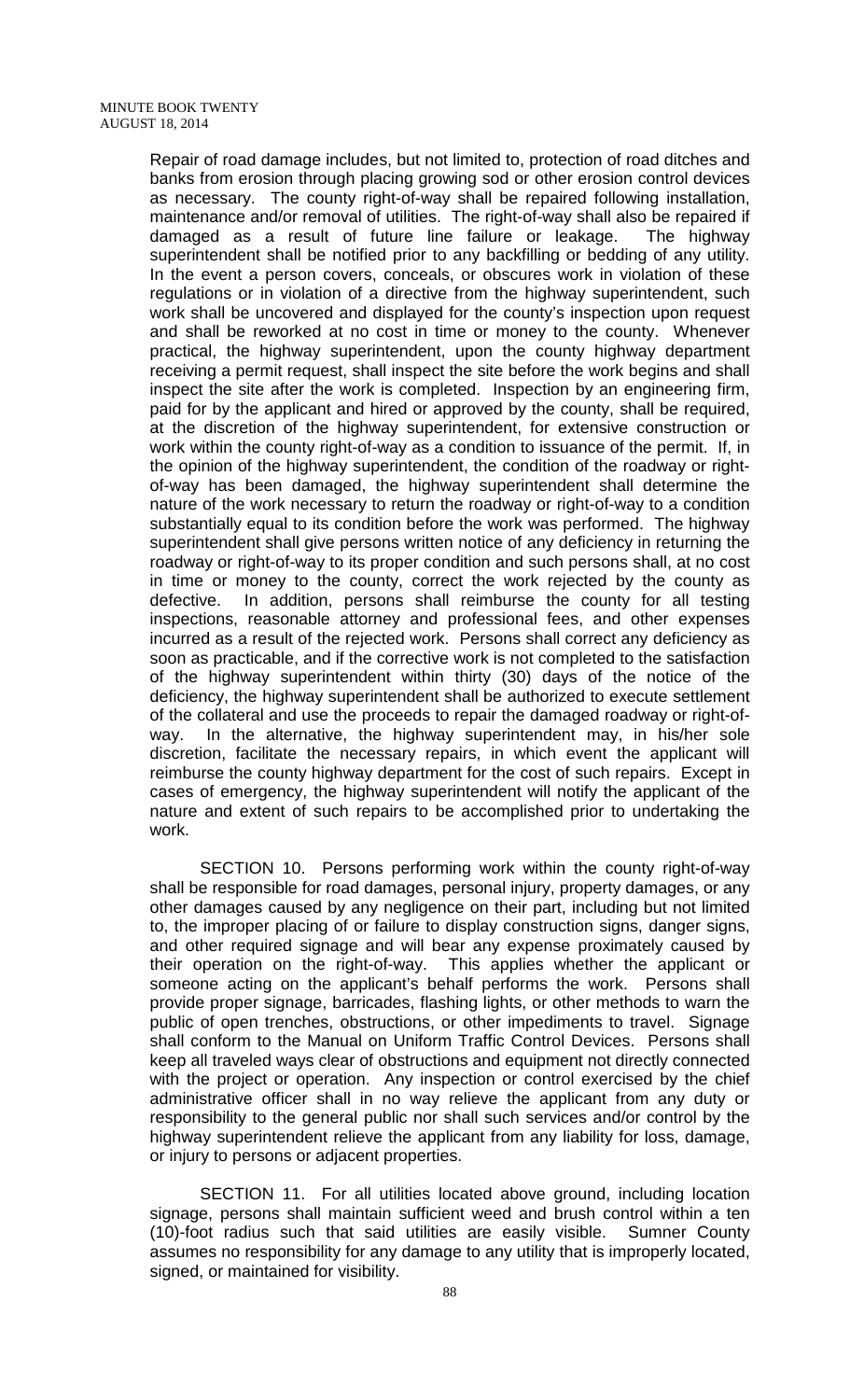SECTION 12. If, at any future time, it should become necessary in the maintenance, construction, or reconstruction of a county highway to have applicant's utilities removed in order that said highway may be properly maintained, constructed, or reconstructed or in the event said utilities should, at any time, interfere with the use of said highway, the applicant agrees, upon being requested to do so by the highway department, to remove said utilities promptly, at its own expense and without cost to the highway department or the county, unless any requested removal should be contrary to any law of the State.

SECTION 13. Applicant shall be responsible for any conflicts with other utilities or appurtenances that are on the county highway right-of-way and shall notify the respective owner(s) of any conflicts and secure the owner's permission for any alterations.

SECTION 14. By approving applicant's permit request, the highway department does not grant the applicant any right, title, or claim to any highway right-of-way and in granting this permission to go upon the right-of-way does not, in any way, assume the maintenance of the applicant's utilities.

SECTION 15. The approval of an applicant's permit request shall become void if the work that is the subject of the request is not commenced within six (6) months of the date of the permit request.

SECTION 16. The highway superintendent may employ the county attorney, or other attorney as provided in Tennessee Code Annotated Section 54-7-110, to seek an injunction against any party in violation of these regulations. The highway superintendent may issue a stop work order if work is being performed in violation of these regulations. Any person violating these regulations shall also be subject to a fine of up to five hundred dollars (\$500) per violation pursuant to Tennessee Code Annotated Section 5-1-121.

SECTION 17. A permit may be denied, suspended, or revoked by the highway superintendent when the highway superintendent has determined that the operation is not being and/or will not be conducted in a manner as prescribed by applicable regulations, rules, resolutions, ordinances, or laws. Any violations deemed of a significant nature by the highway superintendent, or unwarranted damages done to the highway system, may result in a permit being denied, suspended, or revoked. The highway superintendent shall report all such actions to the county legislative body. Failure to obtain a permit, abandoning the project, conducting work which is not in accordance with the plans approved by the highway superintendent or obtaining a permit under the emergency provision when no emergency exists, may also be grounds for denial of future permit requests.

SECTION 18. Pursuant to the Competitive Cable and Video Services Act, Tennessee Code Annotated Section 7-59-310, as a condition of the issuance of a permit allowing for open trenching, the applicant shall provide at least fifteen (15) days' notice prior to the initiation of any work in the county right-of-way to all providers of cable or video services within the county. The notice shall include the particular dates in which the trenches will be available for such cable or video service providers for the installation of conduit, pedestals, or vaults and laterals. The requirement shall be limited to new construction or property development in which utilities will be laid in the county right-of-way.

SECTION 19. In addition to complying with the regulations set forth herein, applicants shall also comply with any and all applicable subdivision regulations.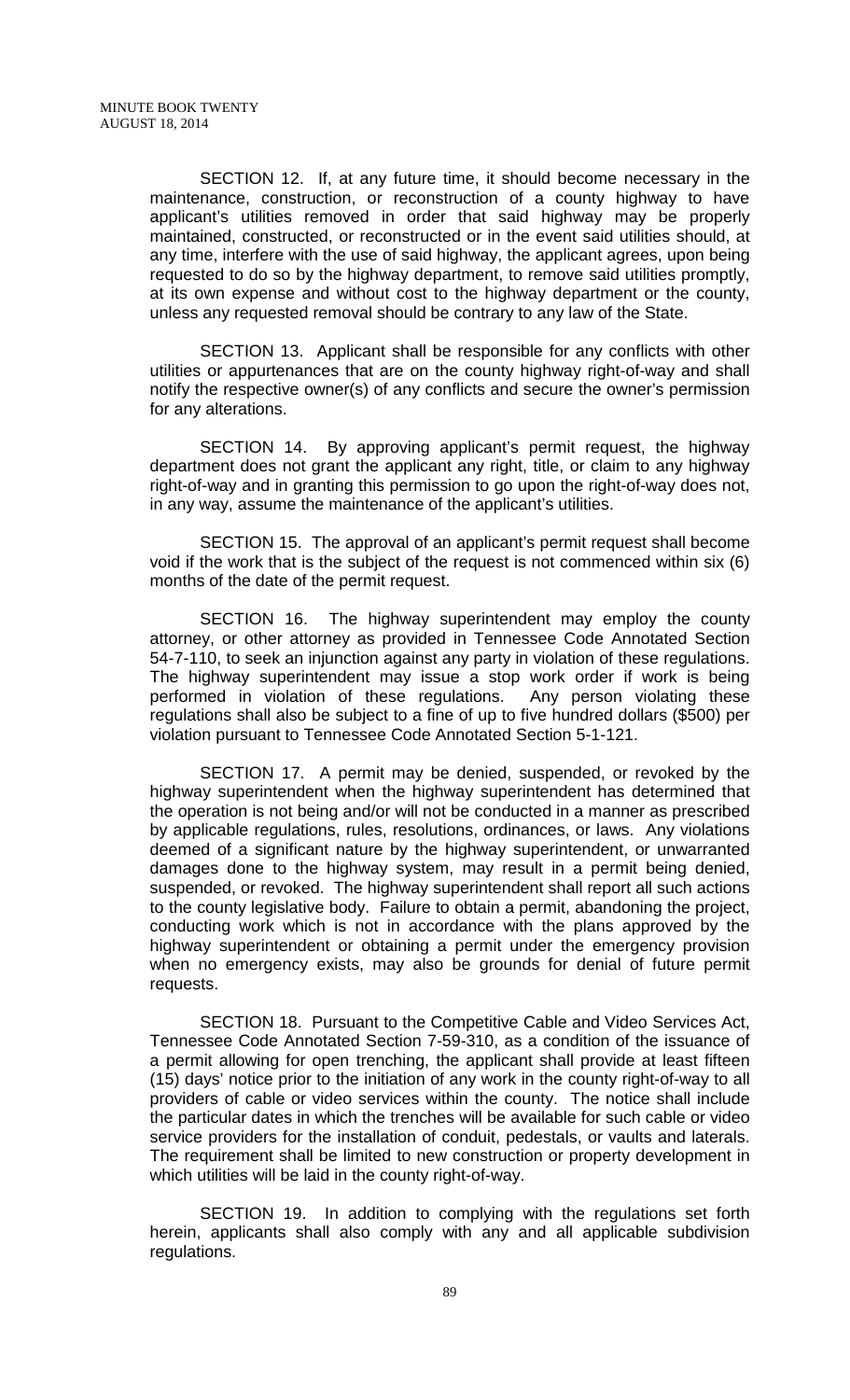SECTION 20. In the event of the occurrence of extraordinary circumstances, the highway superintendent may modify provisions of these regulations to address the particular situation. The burden of proving such extraordinary circumstances rests with the individual seeking relief. Any such approval of a variance from these regulations and any modified conditions or specifications issued by highway superintendent shall be in writing.

SECTION 21. These regulations shall be effective from and after September 1, 2014. Acknowledgment of receipt of a copy of these regulations shall be a part of the permit request.

SECTION 22. This resolution shall be effective from and after its passage, the public welfare requiring it.

\_\_\_\_\_\_\_\_\_\_\_\_\_\_\_\_\_\_\_\_\_\_\_\_\_\_\_\_\_\_\_\_\_\_\_\_\_\_\_\_\_\_\_\_\_\_\_\_\_\_\_\_\_\_\_\_\_\_\_\_\_\_\_\_

#### **1408-11 A RESOLUTION ACCEPTING PORTIONS OF PEACH VALLEY ROAD, BIG STATION CAMP CREEK ROAD AND SHUTE LANE AS CLASS I COUNTY ROADS AND ADDING THESE PORTIONS TO THE COUNTY ROAD LIST**

**BE IT RESOLVED** by the Sumner County Board of County Commissioners meeting in regular session on this the  $18<sup>th</sup>$  day of August, 2014, that this body hereby accepts portions of Peach Valley Road, Big Station Camp Creek Road and Shute Lane as Class I County Roads, as shown on the attachment herewith; and

**BE IT FURTHER RESOLVED** that the portions of these roads shall be added to the official Road List.

\_\_\_\_\_\_\_\_\_\_\_\_\_\_\_\_\_\_\_\_\_\_\_\_\_\_\_\_\_\_\_\_\_\_\_\_\_\_\_\_\_\_\_\_\_\_\_\_\_\_\_\_\_\_\_\_\_\_\_\_\_\_\_\_

#### **1408-12 A RESOLUTION TO PARTICIPATE IN THE HIGHWAY EXPANSION PROJECT**

**BE IT RESOLVED** by the Sumner County Board of County Commissioners meeting in regular session on this the  $18<sup>th</sup>$  day of August 2014, that this body hereby agrees to participate in the Highway Expansion Project, as shown on the attachment herewith.

\_\_\_\_\_\_\_\_\_\_\_\_\_\_\_\_\_\_\_\_\_\_\_\_\_\_\_\_\_\_\_\_\_\_\_\_\_\_\_\_\_\_\_\_\_\_\_\_\_\_\_\_\_\_\_\_\_\_\_\_\_\_\_\_

## **14013 A RESOLUTION APPROVING THE BONDS OF SUMNER COUNTY OFFICIALS**

**BE IT RESOLVED** by the Sumner County Board of County Commissioners meeting in special session on this the 18<sup>th</sup> day of August, 2014, that this body hereby approves the bonds of the Sumner County Officials as listed below.

| <b>County Executive</b>        | \$<br>100,000.00   | 09/01/14-08/31/18 |
|--------------------------------|--------------------|-------------------|
| <b>County Clerk</b>            | \$<br>100,000.00   | 09/01/14-08/31/18 |
| <b>Circuit Court Clerk</b>     | \$<br>100,000.00   | 09/01/14-08/31/18 |
| Sheriff                        | \$<br>100,000.00   | 09/01/14-08/31/18 |
| <b>Register of Deeds</b>       | \$<br>100,000.00   | 09/01/14-08/31/18 |
| <b>Superintendent of Roads</b> | \$<br>100,000.00   | 09/01/14-08/31/18 |
| Trustee                        | \$<br>6,294,119.14 | 09/01/14-08/31/18 |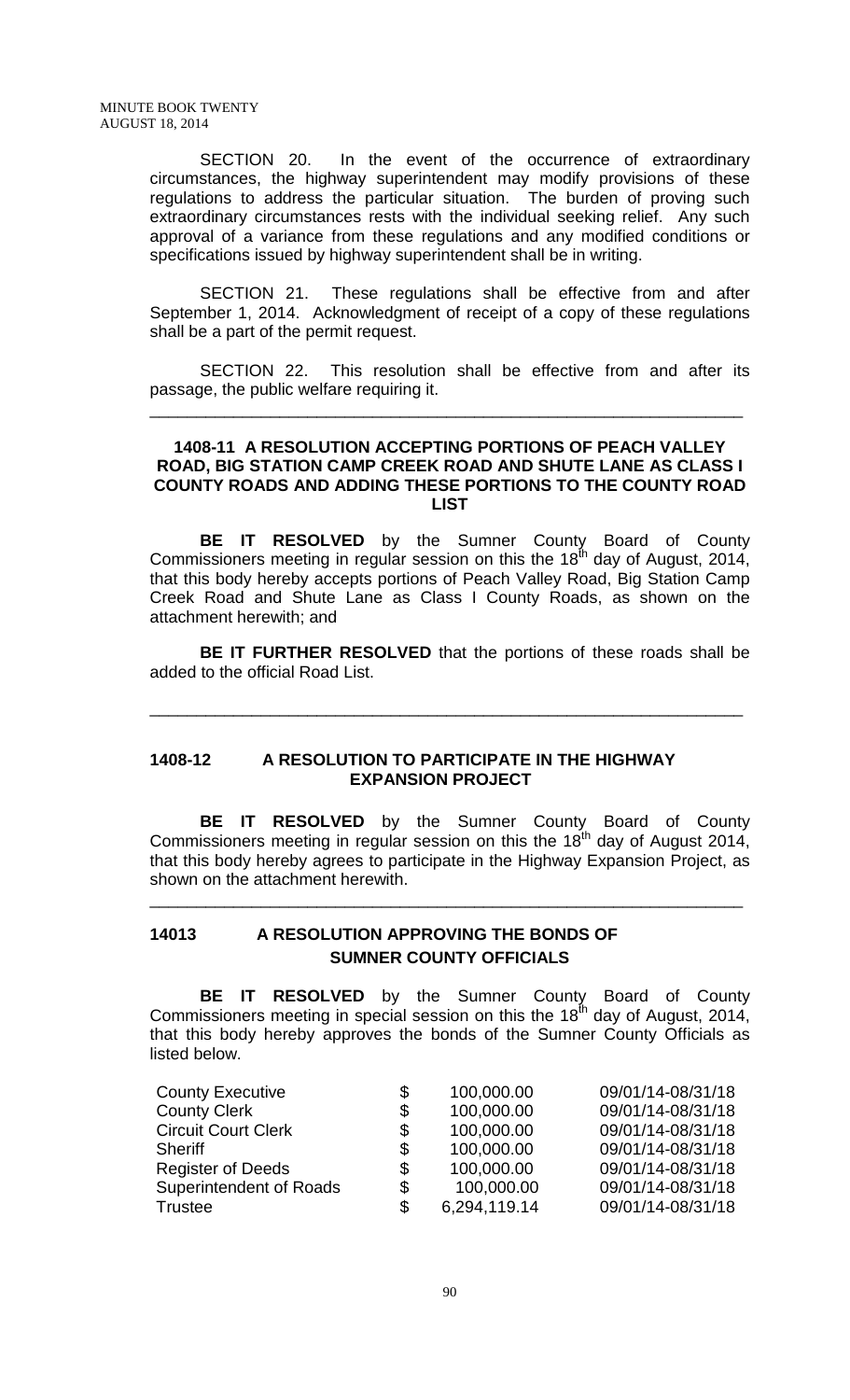**BE IT FURTHER RESOLVED** that Sumner County shall cover all employees with a bond as required by 2013 Public Chapter 315 of \$150,000.00 per claim, which this body shall cover as a self insured obligation.

\_\_\_\_\_\_\_\_\_\_\_\_\_\_\_\_\_\_\_\_\_\_\_\_\_\_\_\_\_\_\_\_\_\_\_\_\_\_\_\_\_\_\_\_\_\_\_\_\_\_\_\_\_\_\_\_\_\_\_\_\_\_\_\_

# **1408-14 A RESOLUTION APPROPRIATING A \$10,000.00 DONATION TO THE SUMNER COUNTY MUSEUM**

**BE IT RESOLVED,** by the Sumner County Board of County Commissioners meeting in regular session on this the 18<sup>th</sup> day of August, 2014, that this body does appropriate, from the County General Fund Reserves a charitable donation of \$10,000.00 to the Sumner County Museum; and

**BE IT FURTHER RESOLVED** that this resolution shall authorize this donation, in this sum for this fiscal year, excluding the non-profit from the \$2,500.00 maximum contribution for first year donations.

\_\_\_\_\_\_\_\_\_\_\_\_\_\_\_\_\_\_\_\_\_\_\_\_\_\_\_\_\_\_\_\_\_\_\_\_\_\_\_\_\_\_\_\_\_\_\_\_\_\_\_\_\_\_\_\_\_\_\_\_\_\_\_\_

\_\_\_\_\_\_\_\_\_\_\_\_\_\_\_\_\_\_\_\_\_\_\_\_\_\_\_\_\_\_\_\_\_\_\_\_\_\_\_\_\_\_\_\_\_\_\_\_\_\_\_\_\_\_\_\_\_\_\_\_\_\_\_\_

Chairman Hyde noted the filing of the Veterans Service Officer report, which required no action.

# **REPORT FROM COUNTY OFFICIALS**

County Officials filed the following reports: County Investments, County General Fund, County Debt Service Fund, County Highway Fund, County Capital Outlay Fund, School General Purpose Fund, School Federal Projects Fund, School Food Service Fund, Employee Health Insurance Trust Fund, Employee Dental Insurance Trust Fund, Casualty Insurance Trust Fund, County Trustee Funds, Special Reports: County Dental Insurance Claim Payments, County Health Insurance Claim Payments, County Property Tax Collections, County EMS Billing/Collections/Balances, County Sales Tax Collections, County Wheel Tax Collections, County Tax Rates/Property Values and County School Loan Program Rates. Approval of the filing of these records does not certify to the accuracy of the documents.

Chairman Hyde introduced the following resolution:

## **1308-NOT A RESOLUTION TO APPROVE AND ACCEPT APPLICATIONS FOR NOTARIES PUBLIC POSITIONS AND PERSONAL SURETY GUARANTORS**

 **WHEREAS,** according to the law of the State of Tennessee, an individual must apply for the office of notary public in the county of residence, or of their principal place of business; and

 **WHEREAS**, state statute requires personal sureties making bonds for Notaries publics to be approved by the Sumner County Commission; and

 **WHEREAS,** said applicant must be approved by the County Commission assembled; and

 **WHEREAS,** Bill Kemp, Sumner County Clerk, has certified according to the records of his office that the persons named on the attached listing labeled "SUMNER COUNTY NOTARY PUBLIC APPLICATIONS and SURETY GUARANTORS" have duly applied for the positions so sought; and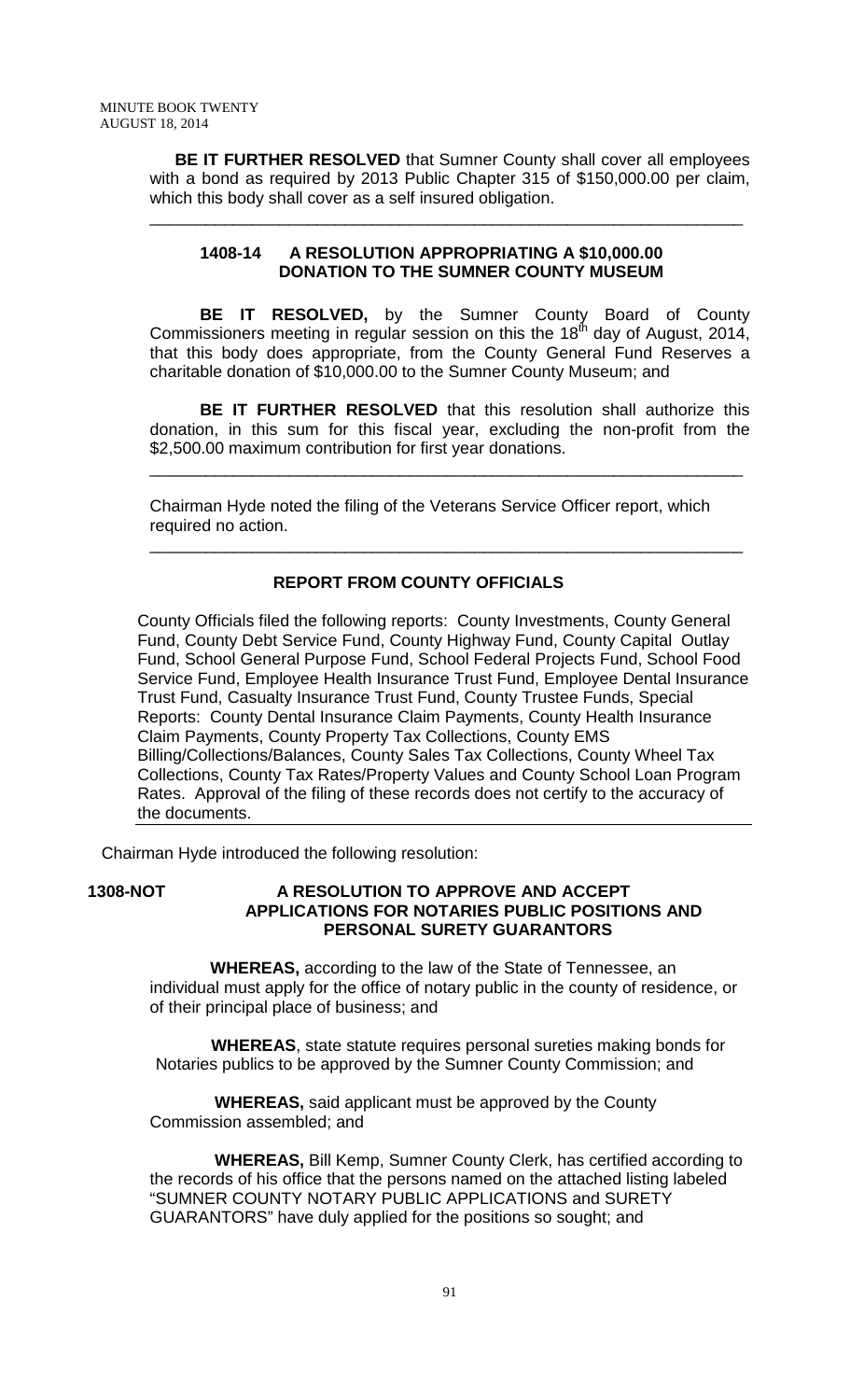## **BE IT FURTHER RESOLVED THAT THIS TAKE EFFECT FROM AND AFTER PASSAGE.**

 **–––––––––––––––––––––––––––––––––––––––––––––––––––––––––**

BOBBY ALLEN JUDY MCKEEN LURA BRADY TRUDY MILLIKEN CLATA R BREWER DEBRA ANN MOHON KEVIN BROWN RACHAEL MORGAN RONALD B BUCHANAN MARCIA M NELSON MELISSA J BUTCHKO TURECKI SERENA NELSON BILLY W CARVER BRENDA NORTON JAYNE G COLEMAN NANCY DORIS PARKER BELINDA COOMBS CASEY D PENROD PAUL S CORLEY WADE RIGGINS TRACY P EIDSON STACEY RIGGINS DESIREE FARRAR DAVID ROBERSON DONNA FREELAND KELLIE S SHOLLENBARGER LIZ FRENCH TIFFANY L SHOWALTER ASHLEY GAZA PAUL A SMITH LOCKYE J GLADSON JAMES L SMITH CHRISTINA HARRINGTON BRIAN F STANLEY JESSICA HOLLOWAY CARRIE L STORY TARDRICKA HUGHES CAROL SUCHOVSKY WENDY HUGHES MARILEE THOMSON APRIL L HUGHEY MATTHEW K THOMSON LINDA A HUNTER JENNY TROTTER<br>TERRI L JACKSON LISA TUTTLE TERRI L JACKSON LISA TUTTLE PATRICIA JEFFREY GILLIAN B KUMMER
BRENDA LEE YOUNG
BRENDA LEE YOUNG
BANY G LEAVER
BRENDA LOYA

S KIRKENDALL REYNOLDS S WORTHINGTON III<br>GILLIAN B KUMMER BRENDA LEE YOUNG DELVINA LOYA

> PERSONAL SURETY LAWRENCE RAY WHITLEY RICHARD A TOMPKINS

Upon motion of Commissioner Skidmore, seconded by Commissioner Pospisil, voting was recorded in the following manner:

| Akins           |   | Taylor          |       | Geminden      | Y        |
|-----------------|---|-----------------|-------|---------------|----------|
| Utley           |   | Graves          | Y     | Satterfield   | Y        |
| F. Freels       |   | <b>Matthews</b> | Y     | <b>Harris</b> | Y        |
| <b>Brown</b>    | Y | Vaughn          | Y     | LeMarbre      | Y        |
| Moser           |   | <b>Decker</b>   | Y     | Hyde          | Y        |
| Hughes          | Y | Kimbrough       |       | Goode         | Y        |
| Skidmore        | Y | P. Freels       | Y     | <b>Stone</b>  | Y        |
| Guthrie         |   | Pospisil        |       |               |          |
| <b>ELECTION</b> |   | Yes: 23         | No: 0 | Abs: 0        | 08:35 PM |

Chairman Hyde declared the election of Notaries Public by the body.

# **COMMITTEE ON COMMITTEES**

\_\_\_\_\_\_\_\_\_\_\_\_\_\_\_\_\_\_\_\_\_\_\_\_\_\_\_\_\_\_\_\_\_\_\_\_\_\_\_\_\_\_\_\_\_\_\_\_\_\_\_\_\_\_\_\_\_\_\_\_\_\_\_\_\_\_\_\_\_

Commissioner LeMarbre brought forth the recommendation of County Executive Anthony Holt to appoint David Black to replace Dianne Denson and Shawn Fennell to replace Dan Downs on the Sumner County Regional Airport Authority. Executive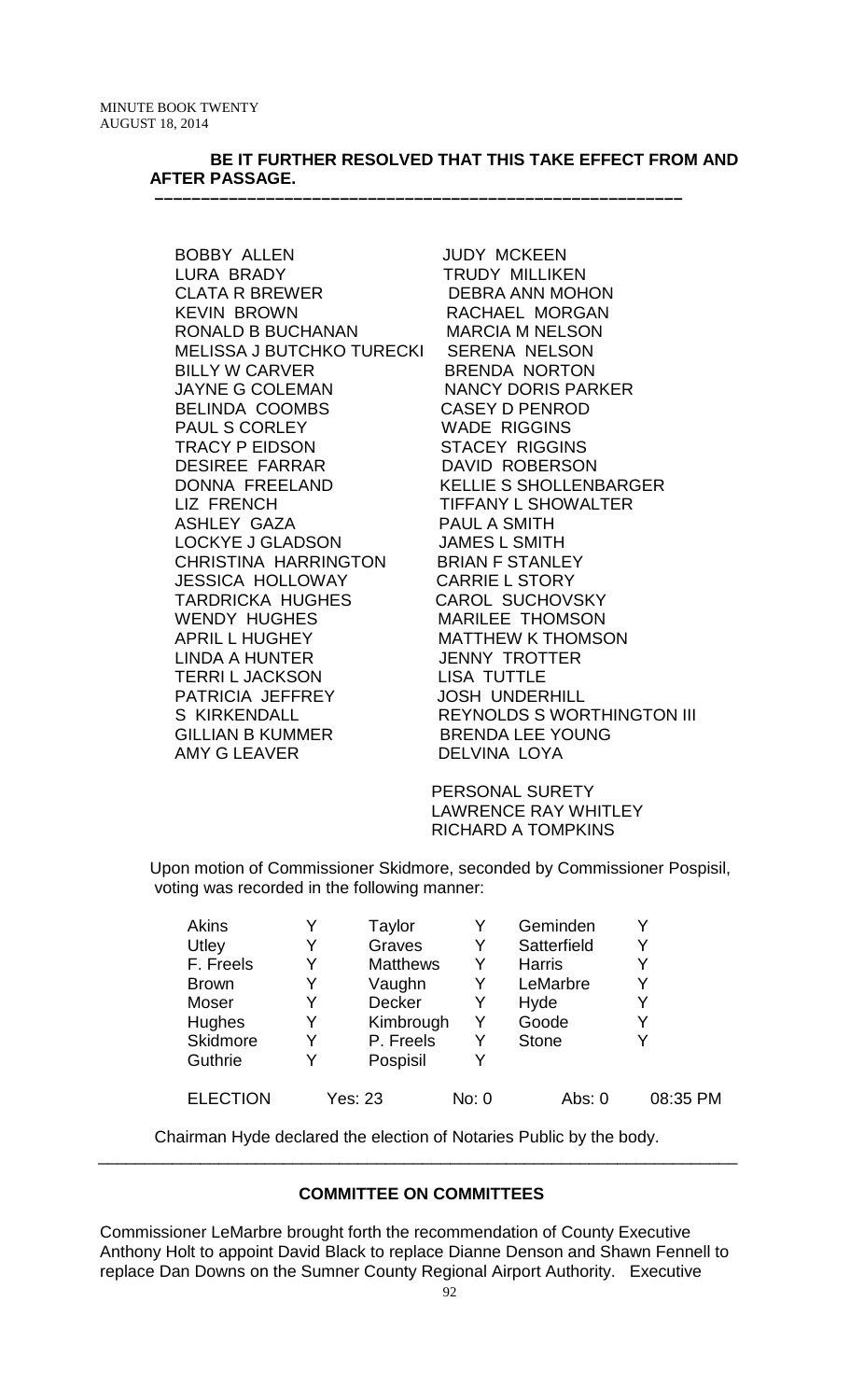Holt requested that the third appointment to fill the expiring term of Ben Williams be deferred until next month.

Chairman Hyde recognized Executive Holt who stated that Ms. Denson did not wish to serve any longer.

Upon voice vote of the body, Chairman Hyde called for a division of assembly. The electronic vote was recorded in the following manner:

| Akins          |   | Taylor          | N     | Geminden      |          |
|----------------|---|-----------------|-------|---------------|----------|
| Utley          | Y | Graves          | Y     | Satterfield   |          |
| F. Freels      | N | <b>Matthews</b> | Y     | <b>Harris</b> |          |
| <b>Brown</b>   | Y | Vaughn          | Y     | LeMarbre      |          |
| Moser          | Y | <b>Decker</b>   | Y     | Hyde          | N        |
| Hughes         | N | Kimbrough       | Y     | Goode         | Y        |
| Skidmore       | N | P. Freels       | Y     | <b>Stone</b>  |          |
| Guthrie        | Y | Pospisil        | Y     |               |          |
| <b>AIRPORT</b> |   | Yes: 18         | No: 5 | Abs: 0        | 08:37 PM |

Chairman Hyde declared the appointments approved by the body.

\_\_\_\_\_\_\_\_\_\_\_\_\_\_\_\_\_\_\_\_\_\_\_\_\_\_\_\_\_\_\_\_\_\_\_\_\_\_\_\_\_\_\_\_\_\_\_\_\_\_\_\_\_\_\_\_\_\_

Commissioner LeMarbre noted that the Committee deferred action on appointments to the Joint Economics & Development Board.

Commissioner LeMarbre brought forth the re-appointment of William Moudy to serve on the Civil Service Board. Upon motion of Commissioner LeMarbre, seconded by Commissioner Matthews, the Commission voted unanimously to approve the reappointment of Mr. Moudy to serve on the Civil Service Board.

Commissioner LeMarbre brought forth the recommendation of County Executive Anthony Holt to re-appoint Tom Tucker to serve on the Sumner County Regional Planning Commission. Upon motion of Commissioner LeMarbre, seconded by Commissioner Geminden, the Commission voted to approve the appointment of Mr. Tucker.

Commissioner LeMarbre noted the appointments for next month:

- Ethics Committee Board All members
- West Fork Creek Reservoir/Dam Authority Billy Geminden
- Tourism Board Moe Taylor, Billy Geminden, Trisha LeMarbre, Paul Goode

\_\_\_\_\_\_\_\_\_\_\_\_\_\_\_\_\_\_\_\_\_\_\_\_\_\_\_\_\_\_\_\_\_\_\_\_\_\_\_\_\_\_\_\_\_\_\_\_\_\_\_\_\_\_\_\_\_\_\_\_\_\_\_\_\_\_\_\_\_\_\_\_\_\_

### **HIGHWAY COMMISSION**

There was no report from the Highway Commission.

# **EDUCATION COMMITTEE**

**\_\_\_\_\_\_\_\_\_\_\_\_\_\_\_\_\_\_\_\_\_\_\_\_\_\_\_\_\_\_\_\_\_\_\_\_\_\_\_\_\_\_\_\_\_\_\_\_\_\_\_\_\_\_\_\_\_\_\_\_\_\_\_\_\_\_\_\_\_**

There was no report from the Education Committee.

# **GENERAL OPERATIONS COMMITTEE**

**\_\_\_\_\_\_\_\_\_\_\_\_\_\_\_\_\_\_\_\_\_\_\_\_\_\_\_\_\_\_\_\_\_\_\_\_\_\_\_\_\_\_\_\_\_\_\_\_\_\_\_\_\_\_\_\_\_\_\_\_\_\_\_\_\_\_\_\_\_**

**\_\_\_\_\_\_\_\_\_\_\_\_\_\_\_\_\_\_\_\_\_\_\_\_\_\_\_\_\_\_\_\_\_\_\_\_\_\_\_\_\_\_\_\_\_\_\_\_\_\_\_\_\_\_\_\_\_\_\_\_\_\_\_\_\_\_\_\_\_**

There was no report from the General Operations Committee.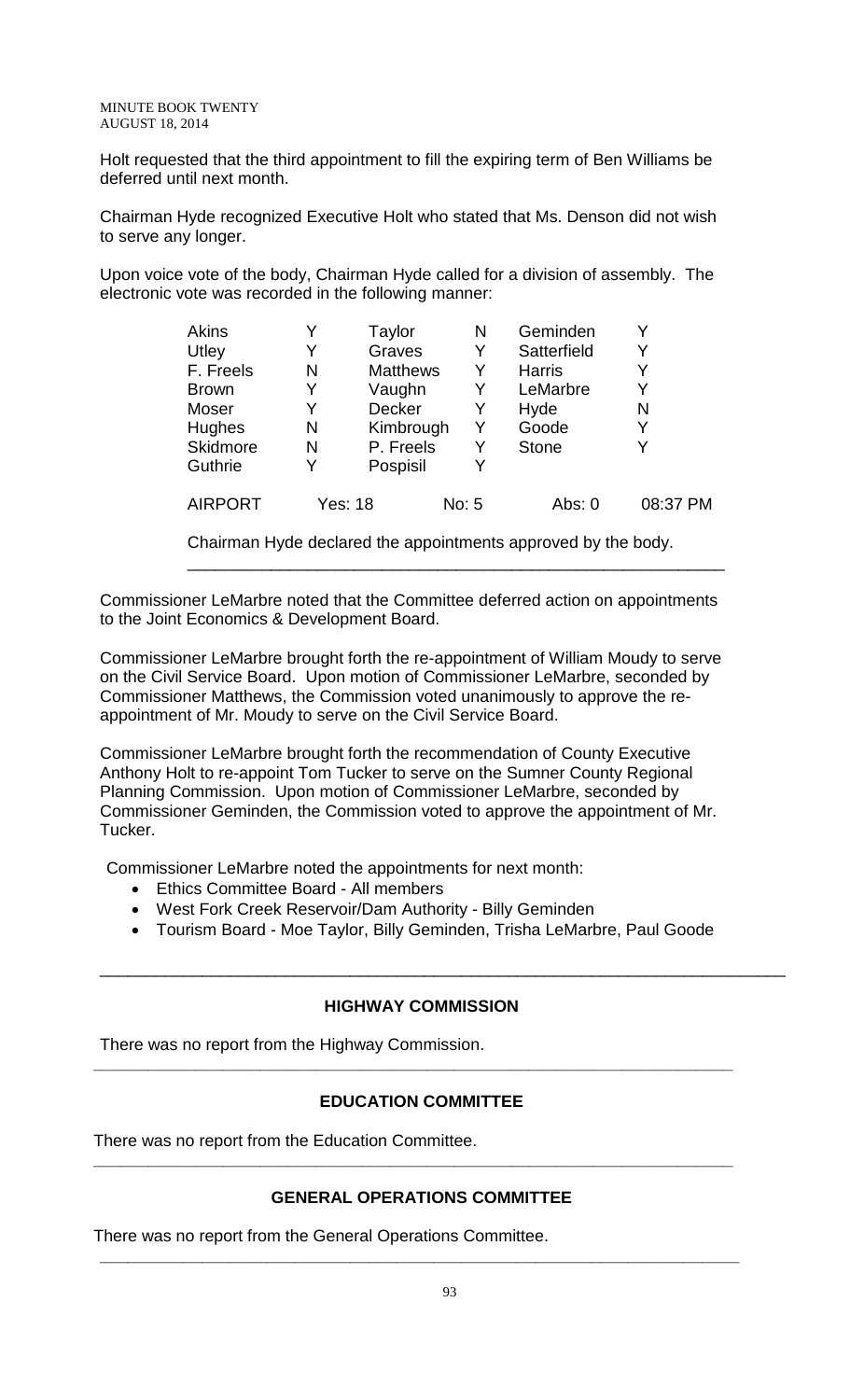# **EMERGENCY SERVICES COMMITTEE**

**\_\_\_\_\_\_\_\_\_\_\_\_\_\_\_\_\_\_\_\_\_\_\_\_\_\_\_\_\_\_\_\_\_\_\_\_\_\_\_\_\_\_\_\_\_\_\_\_\_\_\_\_\_\_\_\_\_\_\_\_\_\_\_\_\_\_\_\_\_**

There was no report from the Emergency Services Committee.

#### **PUBLIC SERVICES COMMITTEE**

There was no report from the Public Services Committee.

### **LEGISLATIVE COMMITTEE**

**\_\_\_\_\_\_\_\_\_\_\_\_\_\_\_\_\_\_\_\_\_\_\_\_\_\_\_\_\_\_\_\_\_\_\_\_\_\_\_\_\_\_\_\_\_\_\_\_\_\_\_\_\_\_\_\_\_\_\_\_\_\_\_\_\_\_\_\_\_**

Commissioner Pospisil introduced the following resolution and moved for approval. Commissioner Akins seconded the motion.

## **1408-03 A RESOLUTION ENCOURAGING THE TENNESSEE DEPARTMENT OF TRANSPORTATION TO NAME THE PORTION OF HIGHWAY 109 NORTH FROM OLD HIGHWAY 109N (SCOTTY PARKER BOULEVARD) TO HIGHWAY 52 IN HONOR OF MR. MIKE MCDONALD**

**BE IT RESOLVED** by the Sumner County Board of County Commissioners meeting in regular session on this the  $18<sup>th</sup>$  day of August, 2014, that this body encourages the State of Tennessee Department of Transportation ("TDOT") to name the portion of Highway 109 North from Old Highway 109N (Scotty Parker Boulevard) to Highway 52 in Honor of Mr. Mike McDonald; and

**BE IT FURTHER RESOLVED** that the Office of the Law Director forwards a copy of this resolution to our state officials.

\_\_\_\_\_\_\_\_\_\_\_\_\_\_\_\_\_\_\_\_\_\_\_\_\_\_\_\_\_\_\_\_\_\_\_\_\_\_\_\_\_\_\_\_\_\_\_\_\_\_\_\_\_\_\_\_\_\_\_\_\_\_\_\_

Chairman Hyde declared the resolution approved by unanimous voice vote of the body.

\_\_\_\_\_\_\_\_\_\_\_\_\_\_\_\_\_\_\_\_\_\_\_\_\_\_\_\_\_\_\_\_\_\_\_\_\_\_\_\_\_\_\_\_\_\_\_\_\_\_\_\_\_\_\_\_\_\_\_\_\_\_\_

Commissioner Pospisil introduced the following resolution and moved for approval. Commissioner Vaughn seconded the motion.

## **1408-04 A RESOLUTION ALLOWING THE LEVY OF AN ADDITIONAL TWELVE DOLLAR LITIGATION TAX IN SUMNER COUNTY FOR PAYMENT OF GENERAL SESSIONS JUDGE SALARIES**

**WHEREAS,** Tennessee Code Annotated, Section 16-15-5006, authorizes counties, by a two-thirds majority vote of the county legislative body, to levy a local litigation tax on each civil case filed in general sessions court or in a court where the general sessions judge serves as judge, except juvenile court, and to impose a local litigation tax on each criminal conviction in general sessions court; and

**WHEREAS**, such levy can be used for a portion of the salaries of the general sessions judges; and

**WHEREAS**, the Board of County Commissioners of Sumner County has determined that Sumner County is in need of additional revenues for these authorized purposes and therefore desires to increase the litigation taxes for all.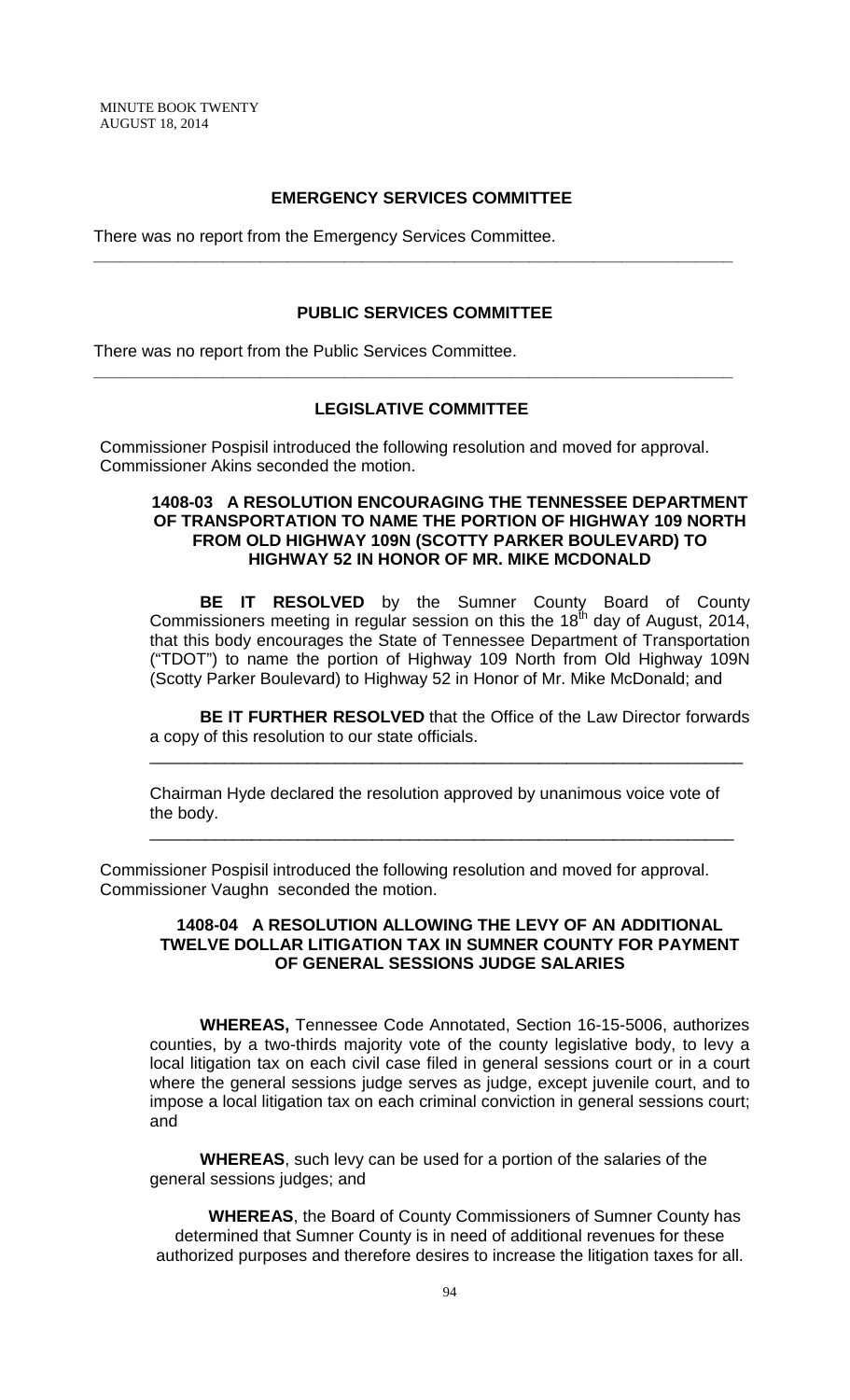**NOW, THEREFORE, BE IT RESOLVED** by the Board of County Commissioners of Sumner County, Tennessee, meeting in regular session on this 18<sup>th</sup> day of August, 2014 in Gallatin, Tennessee, that:

Section 1. Effective on the first day of January, 2015, the local litigation taxes on civil and criminal cases in Sumner County on each civil case filed in general sessions court or in a court where the general sessions judge serves as judge, except juvenile court, and the local litigation tax on each criminal conviction in general sessions court shall be increased by twelve dollars (\$12.00) and for a total of Eighteen Dollars (\$18.00) as provided in this resolution; and

Section 2. The clerks of court of Sumner County are instructed to collect this litigation tax on all civil and criminal cases in the same manner as all other litigation taxes; and

Section 3. Such revenues shall be used exclusively for the purpose of paying the statutory salaries of the general sessions judges; and

Section 4. The litigation taxes imposed by this resolution shall take effect on the first day of January, 2015 at 12:01 am, for any mater filed after that date and time, the public welfare requiring it, and shall be effective as long as the position of general sessions judge continues in this county and funds are needed for the payment of said salaries; and

Section 5. If any provision of this resolution or the application thereof to any person or circumstance is held invalid, such invalidity shall not affect other provisions or applications of this resolution which can be given effect without the invalid provision or application and to that end the provisions of this resolution are declared to be severable; and

\_\_\_\_\_\_\_\_\_\_\_\_\_\_\_\_\_\_\_\_\_\_\_\_\_\_\_\_\_\_\_\_\_\_\_\_\_\_\_\_\_\_\_\_\_\_\_\_\_\_\_\_\_\_\_\_\_\_\_\_\_\_\_\_

Section 6. A certified copy of this resolution shall be sent to the Secretary of State by the Office of the Law Director.

The electronic vote was recorded in the following manner:

| Akins         |                | Taylor          | Ν | Geminden      |          |
|---------------|----------------|-----------------|---|---------------|----------|
| Utley         | Y              | Graves          | Y | Satterfield   | Y        |
| F. Freels     | Y              | <b>Matthews</b> | Y | <b>Harris</b> | Y        |
| <b>Brown</b>  | N              | Vaughn          | Y | LeMarbre      | Y        |
| Moser         | Y              | <b>Decker</b>   | Y | Hyde          | Y        |
| <b>Hughes</b> | N              | Kimbrough       | Y | Goode         | Y        |
| Skidmore      | N              | P. Freels       | Y | <b>Stone</b>  | Y        |
| Guthrie       | Y              | Pospisil        |   |               |          |
| 1408-04       | <b>Yes: 19</b> | No: 4           |   | Abs: 0        | 08:43 PM |
|               |                |                 |   |               |          |

Chairman Hyde declared the resolution approved by the body. **\_\_\_\_\_\_\_\_\_\_\_\_\_\_\_\_\_\_\_\_\_\_\_\_\_\_\_\_\_\_\_\_\_\_\_\_\_\_\_\_\_\_\_\_\_\_\_\_\_\_\_\_\_\_\_\_\_\_\_\_\_\_\_\_\_\_\_\_\_**

### **RULES AND PROCEDURES**

**\_\_\_\_\_\_\_\_\_\_\_\_\_\_\_\_\_\_\_\_\_\_\_\_\_\_\_\_\_\_\_\_\_\_\_\_\_\_\_\_\_\_\_\_\_\_\_\_\_\_\_\_\_\_\_\_\_\_\_\_\_\_\_\_\_\_\_\_\_**

There was no report from the Rules and Procedures Committee.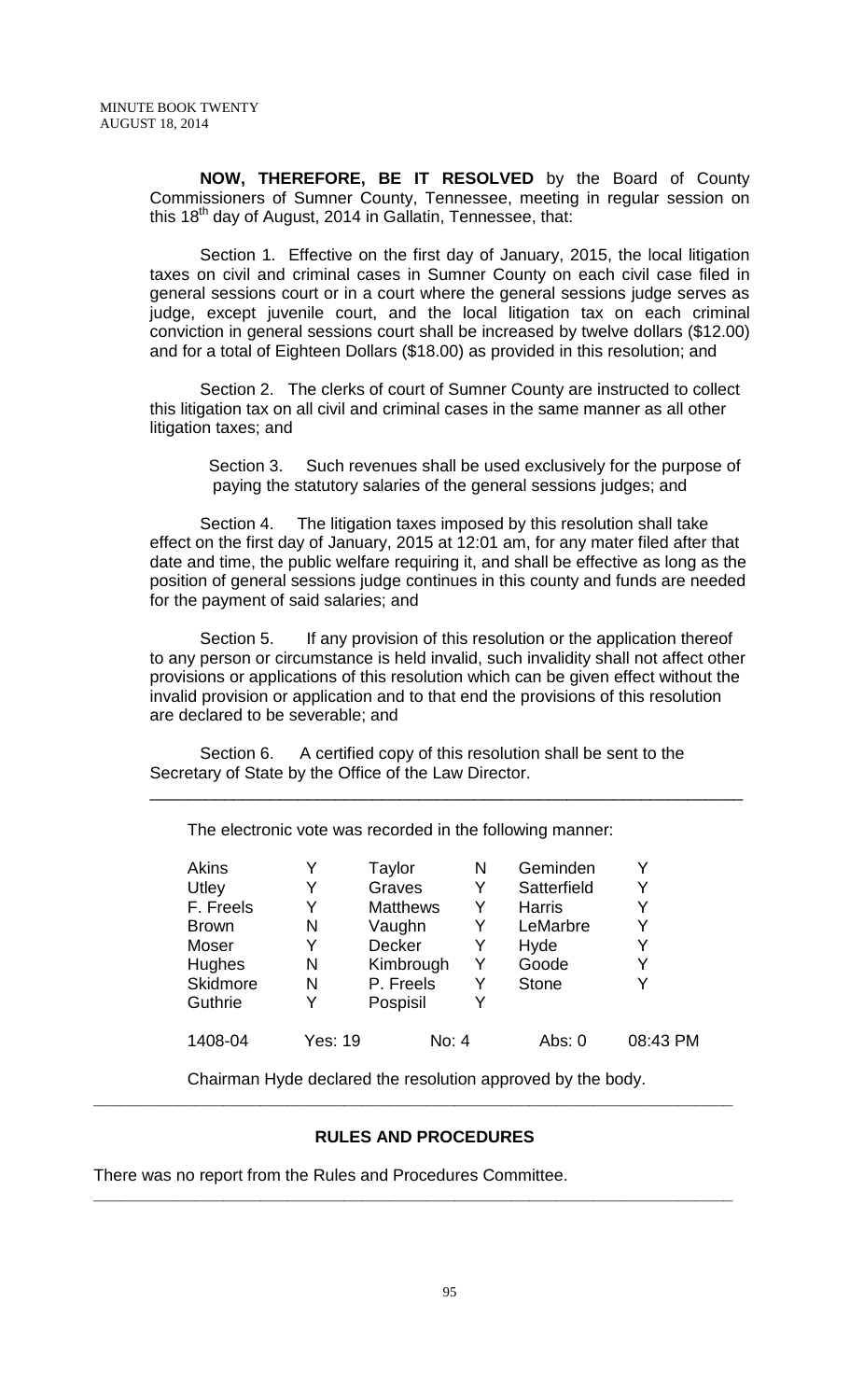## **FINANCIAL MANAGEMENT COMMITTEE**

Commissioner Frank Freels introduced the following resolution and moved for approval. Commissioner Graves seconded the motion.

#### **1408-15 A RESOLUTION APPROVING THE BANK SERVICES FOR SUMNER COUNTY**

**BE IT RESOLVED** by the Sumner County Board of County Commissioners meeting in regular session on this the 18<sup>th</sup> day of August, 2014, that this body does hereby approve the bank services for Sumner County, as shown on the attachment herewith.

\_\_\_\_\_\_\_\_\_\_\_\_\_\_\_\_\_\_\_\_\_\_\_\_\_\_\_\_\_\_\_\_\_\_\_\_\_\_\_\_\_\_\_\_\_\_\_\_\_\_\_\_\_\_\_\_\_\_\_\_\_\_\_\_

The electronic vote was recorded in the following manner:

| Akins          |   | Taylor          | Y     | Geminden      |          |
|----------------|---|-----------------|-------|---------------|----------|
| Utley          | Y | Graves          | Y     | Satterfield   | Y        |
| F. Freels      | Y | <b>Matthews</b> | Y     | <b>Harris</b> |          |
| <b>Brown</b>   | Y | Vaughn          | Y     | LeMarbre      |          |
| Moser          | Y | <b>Decker</b>   | Y     | Hyde          | Y        |
| <b>Hughes</b>  | N | Kimbrough       | N     | Goode         | Y        |
| Skidmore       | Y | P. Freels       | Y     | <b>Stone</b>  |          |
| Guthrie        | Y | Pospisil        | Y     |               |          |
| <b>BANKING</b> |   | Yes: 21         | No: 2 | Abs: 0        | 08:44 PM |

Chairman Hyde declared the resolution approved by the body on the first and final reading.

## **BUDGET COMMITTEE**

Commissioner Stone introduced the following resolution and moved for approval. Commissioner Taylor seconded the motion.

#### **1408-05 A RESOLUTION APPROVING THE HEALTH DEPARTMENT TOBACCO GRANT CARRYOVER**

**BE IT RESOLVED** by the County Board of Commissioners of Sumner County, Tennessee, meeting in regular session on this 18<sup>th</sup> day of August, 2014, that this body hereby approves the Health Department Tobacco Grant Carryover, as shown on the attachment herewith.

\_\_\_\_\_\_\_\_\_\_\_\_\_\_\_\_\_\_\_\_\_\_\_\_\_\_\_\_\_\_\_\_\_\_\_\_\_\_\_\_\_\_\_\_\_\_\_\_\_\_\_\_\_\_\_\_\_\_\_\_\_\_\_\_

The electronic vote was recorded in the following manner:

| <b>Akins</b>    |                | Taylor          |   | Geminden      |          |
|-----------------|----------------|-----------------|---|---------------|----------|
| Utley           | Y              | Graves          | Y | Satterfield   | Y        |
| F. Freels       | Y              | <b>Matthews</b> | Y | <b>Harris</b> | Y        |
| <b>Brown</b>    | Y              | Vaughn          | Y | LeMarbre      | Y        |
| Moser           | Y              | Decker          | Y | Hyde          | Y        |
| Hughes          | N              | Kimbrough       | Y | Goode         | Y        |
| <b>Skidmore</b> | Y              | <b>Stone</b>    | Y | Guthrie       | Y        |
| Pospisil        | Y              |                 |   |               |          |
| 1408-05         | <b>Yes: 21</b> | No: 1           |   | Abs: 0        | 08:45 PM |

Chairman Hyde declared the resolution approved by the body on the first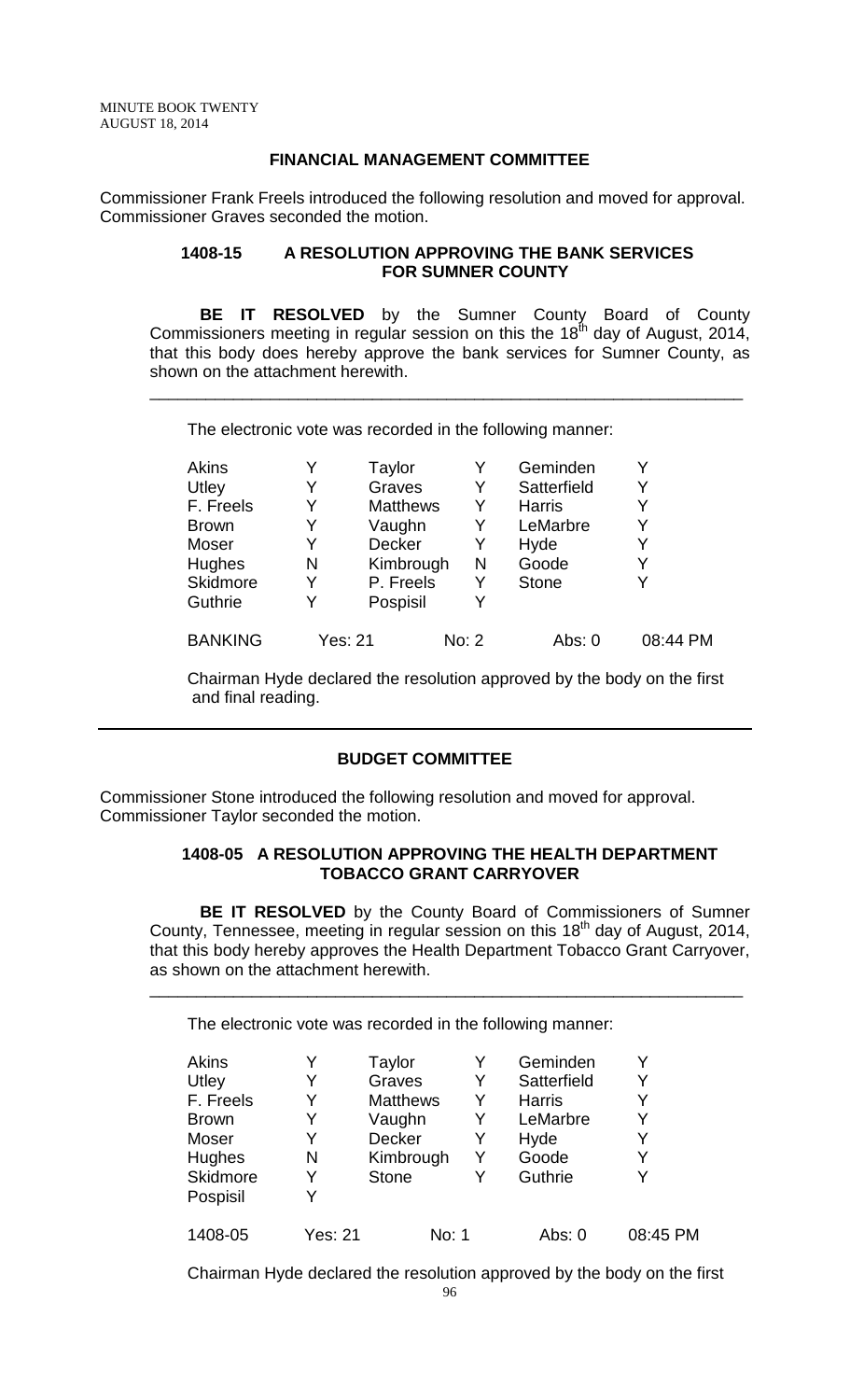#### and final reading.

Commissioner Stone introduced the following resolution and moved for approval. Commissioner Akins seconded the motion.

#### **1408-06 A RESOLUTION AUTHORIZING CARRYOVER OF SCHOOL SAFETY PROJECT FUNDING IN THE AMOUNT OF \$250,362.00 FROM THE FISCAL YEAR 2014 TO THE FISCAL YEAR 2015**

\_\_\_\_\_\_\_\_\_\_\_\_\_\_\_\_\_\_\_\_\_\_\_\_\_\_\_\_\_\_\_\_\_\_\_\_\_\_\_\_\_\_\_\_\_\_\_\_\_\_\_\_\_\_\_\_\_\_

**BE IT RESOLVED** by the Sumner County Board of County Commissioners meeting in regular session on this the  $18<sup>th</sup>$  day of August, 2014, that this body authorizes carryover of School Safety Project Funding in the amount of \$250,362.00 from the Fiscal Year 2014 to the Fiscal Year 2015, as shown on the attachment herewith.

\_\_\_\_\_\_\_\_\_\_\_\_\_\_\_\_\_\_\_\_\_\_\_\_\_\_\_\_\_\_\_\_\_\_\_\_\_\_\_\_\_\_\_\_\_\_\_\_\_\_\_\_\_\_\_\_\_\_\_\_\_\_\_\_

The electronic vote was recorded in the following manner:

| <b>Akins</b>  |                | Taylor          |   | Geminden      |          |
|---------------|----------------|-----------------|---|---------------|----------|
| Utley         | Y              | Graves          | Y | Satterfield   | Y        |
| F. Freels     | Y              | <b>Matthews</b> | Y | <b>Harris</b> | Y        |
| <b>Brown</b>  | Y              | Vaughn          | Y | LeMarbre      | Y        |
| Moser         | Y              | Decker          | Y | Hyde          | Y        |
| <b>Hughes</b> | Y              | Kimbrough       | Y | Goode         | Y        |
| Skidmore      | Y              | P. Freels       | Y | <b>Stone</b>  |          |
| Guthrie       | Y              | Pospisil        |   |               |          |
| 1408-06       | <b>Yes: 23</b> | No: 0           |   | Abs: 0        | 08:46 PM |

Chairman Hyde declared the resolution approved by the body on the first and final reading.

\_\_\_\_\_\_\_\_\_\_\_\_\_\_\_\_\_\_\_\_\_\_\_\_\_\_\_\_\_\_\_\_\_\_\_\_\_\_\_\_\_\_\_\_\_\_\_\_\_\_\_\_\_\_\_\_\_\_

Commissioner Stone introduced the following resolution and moved for approval. Commissioner Akins seconded the motion.

### **1408-07 A RESOLUTION APPROPRIATING \$100,000.00 AS PASS-THROUGH FUNDS FROM THE CITY OF PORTLAND FOR THE PORTLAND VOCATIONAL CENTER**

**BE IT RESOLVED** by the Sumner County Board of County Commissioners meeting in regular session on this the  $18<sup>th</sup>$  day of August, 2014, that this body hereby appropriates \$100,000.00 as pass-through funds from the City of Portland for the Portland Vocational Center, as shown on the attachment herewith.

\_\_\_\_\_\_\_\_\_\_\_\_\_\_\_\_\_\_\_\_\_\_\_\_\_\_\_\_\_\_\_\_\_\_\_\_\_\_\_\_\_\_\_\_\_\_\_\_\_\_\_\_\_\_\_\_\_\_\_\_\_\_\_\_

The electronic vote was recorded in the following manner:

| Akins           |   | Taylor          |   | Geminden      | Y |
|-----------------|---|-----------------|---|---------------|---|
| Utley           | Y | Graves          | Y | Satterfield   | Y |
| F. Freels       | Y | <b>Matthews</b> | Y | <b>Harris</b> | Y |
| <b>Brown</b>    | Y | Vaughn          | Y | LeMarbre      | Y |
| Moser           | Y | <b>Decker</b>   | Y | Hyde          | Y |
| <b>Hughes</b>   | Y | Kimbrough       | Y | Goode         | Y |
| <b>Skidmore</b> | Y | P. Freels       | Y | <b>Stone</b>  | Y |
| Guthrie         | v | Pospisil        | v |               |   |
|                 |   |                 |   |               |   |